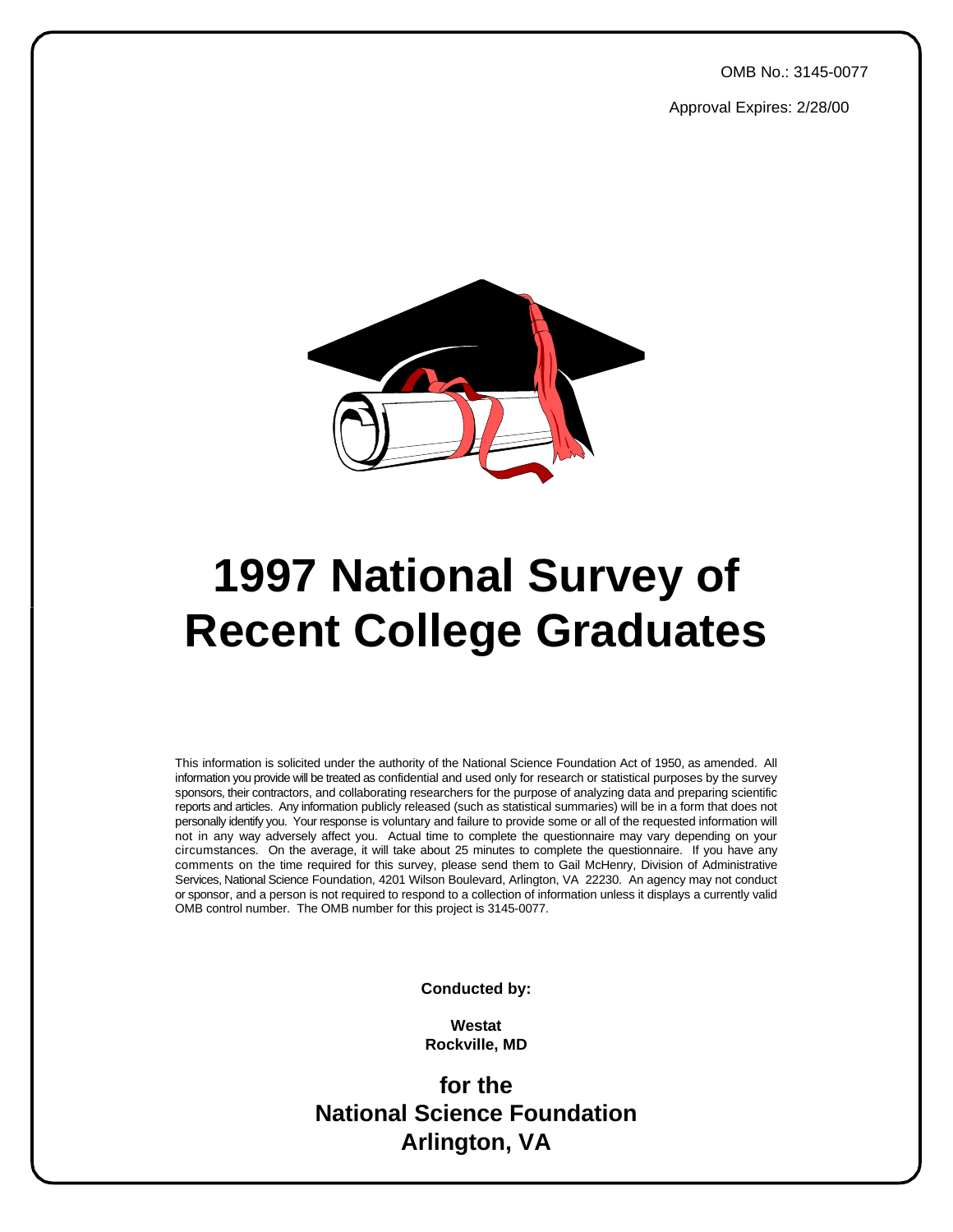# **INSTRUCTIONS**

**Thank you for taking the time to complete this important questionnaire. Directions for filling it out are provided with each question. Because not all questions will apply to everyone, you may be asked to skip certain questions.**

- In order to get comparable data, we will be asking you to refer to the week of April 15, 1997 (i.e., April 13-April 19, 1997) when answering most questions.
- Follow all "SKIP" instructions after marking a box. If no "SKIP" instruction is provided, you should continue to the next question.
- Either a pen or pencil may be used.
- When answering questions that require marking a box, please use an [X].
- If you need to change an answer, please make sure that your old answer is either completely erased or clearly crossed out.
- You may notice that some question numbers are not consecutive. This was done to maintain consistency with previous survey cycles. Please answer questions in the order they are printed except when following a "SKIP" instruction.

**Thanks again for your help. We really appreciate it.**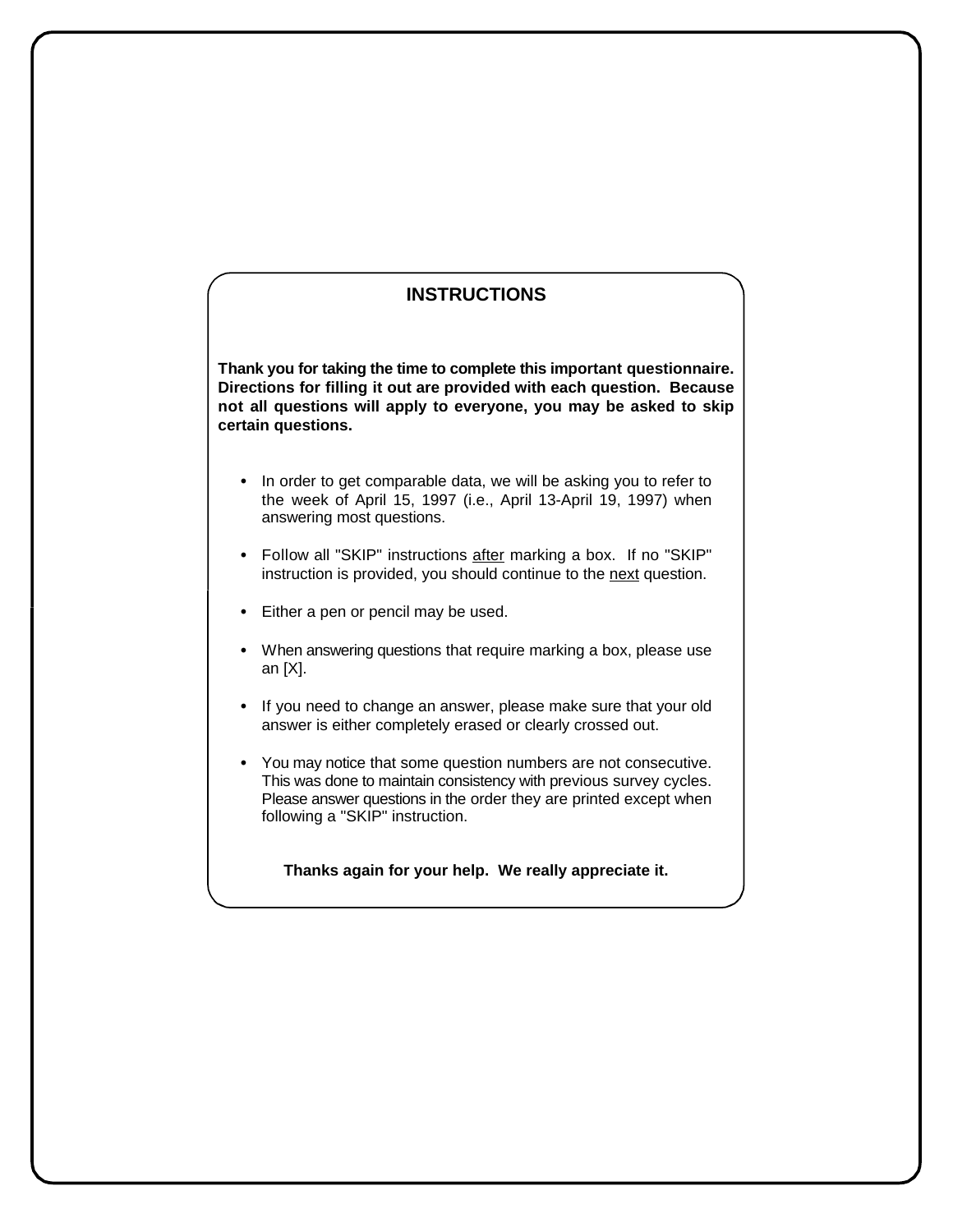|     | <b>PART A - Education</b>                                                                                                                           |     | A4X. Do you have a 2-year associate's degree?                                                                                                                                                 |
|-----|-----------------------------------------------------------------------------------------------------------------------------------------------------|-----|-----------------------------------------------------------------------------------------------------------------------------------------------------------------------------------------------|
| A1. | In what year did you receive your high school<br>diploma or high school equivalency certificate?                                                    |     | Yes<br>1<br>No<br>$2$                                                                                                                                                                         |
|     | <b>YEAR</b><br>19<br><b>OR</b><br>Did not finish<br>high school                                                                                     | A5. | When you first entered college to begin working<br>on a bachelor's degree, in what field of study did<br>you want to major?<br>MARK (X) THIS BOX IF YOU WERE UNDECIDED<br>AND THEN SKIP TO A7 |
| A2. | In what state or foreign country did you last<br>attend high school?                                                                                |     | <b>MAJOR FIELD</b><br>OF STUDY                                                                                                                                                                |
|     | <b>OR</b>                                                                                                                                           |     |                                                                                                                                                                                               |
|     |                                                                                                                                                     | A6. | Using the EDUCATION CODES (LIST A:<br>pp. 18-19) choose the code that best describes<br>your first intended major.                                                                            |
| A3. | Have you ever taken courses at a community<br>college?                                                                                              |     | NOTE: Education codes range<br><b>CODE</b><br>from 601 to 995                                                                                                                                 |
|     | Yes<br>$_2 \Box$ No<br><b>SKIP to A4X</b>                                                                                                           | A7. | Using a 4-point scale, what was your overall<br>undergraduate grade point average (GPA)?                                                                                                      |
| A4. | (IF YES) For which of the following reasons have<br>you taken courses at a community college?                                                       |     | IF YOU HAVE MORE THAN ONE BACHELOR'S DEGREE:<br>Give your overall grade point average for your<br>first bachelor's degree.                                                                    |
|     | YES NO<br>Mark $(X)$ Yes or No for each<br>J<br>J                                                                                                   |     | Mark (X) ONLY one<br>$\frac{1}{1}$ 3.75 - 4.00 GPA (Mostly A's)                                                                                                                               |
|     | <b>b.</b> As part of a high school advanced<br>placement (AP) program $\ldots \ldots \ldots \ldots \sqcap$ 2                                        |     | $_2$ $\Box$ 3.25 - 3.74 GPA<br>(About half A's/half B's)                                                                                                                                      |
|     | c. To prepare for college/increase<br>chances of being accepted into<br>college $\ldots \ldots \ldots \ldots \ldots \ldots \ldots \ldots \ldots$    |     | $_3$ $\Box$ 2.75 - 3.24 GPA<br>(Mostly B's)<br>$_4$ 2.25 - 2.74 GPA<br>(About half B's/half C's)<br>$_5\Box$ 1.75 - 2.24 GPA (Mostly C's)                                                     |
|     | To complete an associate's degree $\ldots$ 1 $\Box$ 2 $\Box$<br>d.                                                                                  |     | $_{\rm 6}$ $\Box$ 1.25 - 1.74 GPA<br>(About half C's/half D's)                                                                                                                                |
|     | To complete credits toward a<br>е.<br>bachelor's degree $\ldots \ldots \ldots \ldots \ldots \sqcap$ 2                                               |     | $_7$ Less than 1.25<br>(Mostly D's or below)<br>$_8$ $\Box$ Have not taken courses for which grades                                                                                           |
|     | To gain further skills or knowledge<br>f.<br>in your academic or occupational                                                                       |     | were given                                                                                                                                                                                    |
|     | To change your academic or                                                                                                                          |     | A10. How many college or university degrees do you<br>have at the bachelor's level or higher?                                                                                                 |
|     | g.<br>occupational field $\ldots \ldots \ldots \ldots \ldots \sqcap$ 2                                                                              |     |                                                                                                                                                                                               |
|     | h. To increase opportunities for<br>promotion, advancement, or higher                                                                               |     | NUMBER<br>A10a. In what month and year did you first enroll                                                                                                                                   |
|     | For leisure or personal interest $\ldots$ $\lceil \bigcup_{i=1}^{\infty}$<br>i.                                                                     |     | in a course offered by a college or other                                                                                                                                                     |
|     | For financial reasons (e.g., 4-year<br>j.<br>college too expensive, needed<br>the money for other priorities) $\ldots \ldots \cdot \sqcup z \sqcup$ |     | postsecondary institution for which you received<br>credit towards your first bachelor's degree? This<br>may be at the institution that granted your<br>degree, or at another institution.    |
|     | Other - Specify $\gamma$<br>k.<br>$1 \cup 2 \cup$                                                                                                   |     | Month<br>Year<br>19                                                                                                                                                                           |
|     |                                                                                                                                                     |     |                                                                                                                                                                                               |

1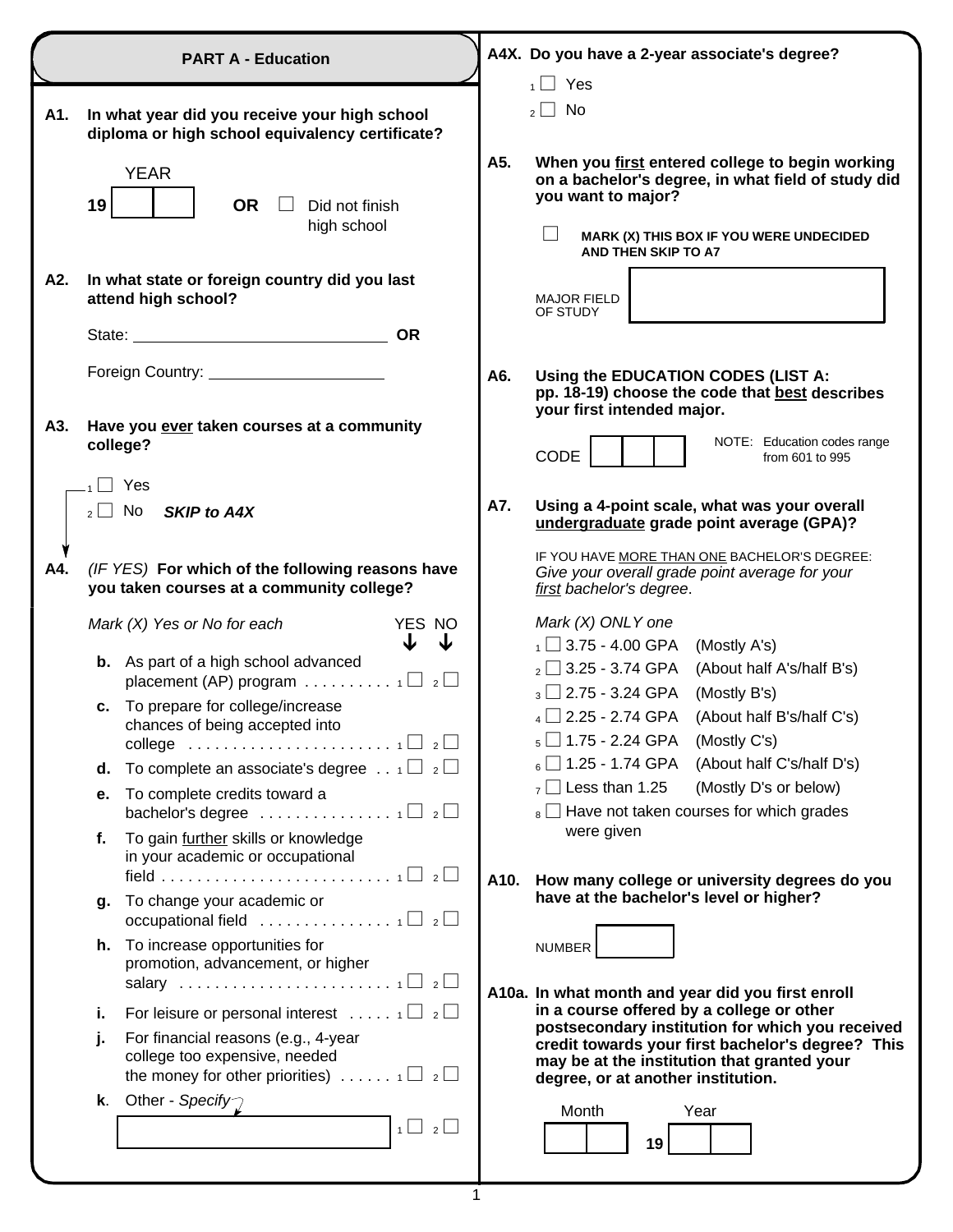# **A11. Starting with your most recent college or university degree, please provide the following information for each degree you have at the bachelor's level or higher.**

*If more than 3 relevant degrees, complete the grid for your two most recent degrees and your first bachelor's degree*.

| <b>MOST RECENT DEGREE</b>                     | <b>2ND MOST RECENT DEGREE</b>                     | <b>1ST BACHELOR'S DEGREE</b><br>(If not previously reported) |
|-----------------------------------------------|---------------------------------------------------|--------------------------------------------------------------|
| a. From which college/university and          | a. From which college/university and              | a. From which college/university and                         |
| department did you receive this degree?       | department did you receive this degree?           | department did you receive this degree?                      |
| (College/University Name)                     | (College/University Name)                         | (College/University Name)                                    |
| (Department)                                  | (Department)                                      | (Department)                                                 |
| (City/Town)                                   | (City/Town)                                       | (City/Town)                                                  |
| (State/Foreign Country)                       | (State/Foreign Country)                           | (State/Foreign Country)                                      |
| b. In what month and year was this degree     | b. In what month and year was this degree         | b. In what month and year was this degree                    |
| awarded?                                      | awarded?                                          | awarded?                                                     |
| Month                                         | Month                                             | Year                                                         |
| Year                                          | Year                                              | Month                                                        |
| 19                                            | 19                                                | 19                                                           |
| c. What type of degree did you receive?       | c. What type of degree did you receive?           | c. What type of degree did you receive?                      |
| Mark (X) ONLY one                             | Mark (X) ONLY one                                 | Mark (X) ONLY one                                            |
| $\overline{1}$ Bachelor's                     | $\overline{1}$ Bachelor's                         | $\overline{1}$ Bachelor's                                    |
| $_2$ $\Box$ Master's (includes MBA)           | $_2$ $\Box$ Master's (includes MBA)               | $_2$ $\Box$ Master's (includes MBA)                          |
| 3 Doctorate (e.g., Ph.D., D.S.C, D.Sc.,       | $_3$ $\Box$ Doctorate (e.g., Ph.D., D.S.C, D.Sc., | 3 Doctorate (e.g., Ph.D., D.S.C, D.Sc.,                      |
| Ed.D.                                         | Ed.D.)                                            | Ed.D.                                                        |
| 4 Other professional degree (e.g., JD,        | 4 Other professional degree (e.g., JD, LLB,       | 4 Other professional degree (e.g., JD, LLB,                  |
| LLB, ThD, MD, DDS, etc.) - Specify            | ThD, MD, DDS, etc.) - Specify                     | ThD, MD, DDS, etc.) - Specify                                |
| 91 Other - Specify                            | 91 Other - Specify                                | $91$ Other - Specify                                         |
| d. Using the EDUCATION CODES (LIST A:         | d. Using the EDUCATION CODES (LIST A:             | d. Using the EDUCATION CODES (LIST A:                        |
| pp. 18-19), select the relevant degree        | pp. 18-19), select the relevant degree            | pp. 18-19), select the relevant degree                       |
| field code(s) and title(s).                   | field code(s) and title(s).                       | field code(s) and title(s).                                  |
| <b>MAJOR FIELD</b>                            | <b>MAJOR FIELD</b>                                | <b>MAJOR FIELD</b>                                           |
| CODE                                          | CODE                                              | CODE                                                         |
| <b>SECOND</b>                                 | <b>SECOND</b>                                     | <b>SECOND</b>                                                |
| <b>MAJOR OR</b>                               | <b>MAJOR OR</b>                                   | <b>MAJOR OR</b>                                              |
| <b>MINOR</b>                                  | <b>MINOR</b>                                      | <b>MINOR</b>                                                 |
| CODE                                          | CODE                                              | CODE                                                         |
| e. From which of the following sources, if    | e. From which of the following sources, if        | e. From which of the following sources, if                   |
| any, did you receive financial support for    | any, did you receive financial support for        | any, did you receive financial support for                   |
| this degree?                                  | this degree?                                      | this degree?                                                 |
| Mark $(X)$ all that apply                     | Mark $(X)$ all that apply                         | Mark $(X)$ all that apply                                    |
| $_{g}$ Financial support from parents/spouse/ | $_{g}$ Financial support from parents/spouse/     | $\sqrt{q}$ Financial support from parents/spouse/            |
| other relatives, not to be repaid             | other relatives, not to be repaid                 | other relatives, not to be repaid                            |
| Loans from the school you attended,           | Loans from the school you attended,               | Loans from the school you attended,                          |
| $a \Box$                                      | $a \Box$                                          | $a \Box$                                                     |
| banks, federal or state government            | banks, federal or state government                | banks, federal or state government                           |
| Loans from parents or other relatives         | Loans from parents or other relatives             | Loans from parents or other relatives                        |
| $\mathbf{b}$                                  | $\mathsf{b} \sqcup$                               | $\mathsf{b} \sqcup$                                          |
| $\circ \Box$                                  | $\epsilon \Box$                                   | $\circ \Box$                                                 |
| Financial assistance from your employer       | Financial assistance from your employer           | Financial assistance from your employer                      |
| Tuition waivers, fellowships, grants,         | Tuition waivers, fellowships, grants,             | $d \Box$                                                     |
| $d \Box$                                      | $\overline{d}$                                    | Tuition waivers, fellowships, grants,                        |
| scholarships                                  | scholarships                                      | scholarships                                                 |
| Assistantships/Work Study                     | Assistantships/Work Study                         | Assistantships/Work Study                                    |
| $e \Box$                                      | $e \Box$                                          | $e \Box$                                                     |
| Earnings from employment                      | Earnings from employment                          | Earnings from employment                                     |
| $f \Box$                                      | $f \Box$                                          | $f \Box$                                                     |
| Other - Specify                               | hШ                                                | $h \Box$                                                     |
| $h \Box$                                      | Other - Specify                                   | Other - Specify                                              |
|                                               |                                                   |                                                              |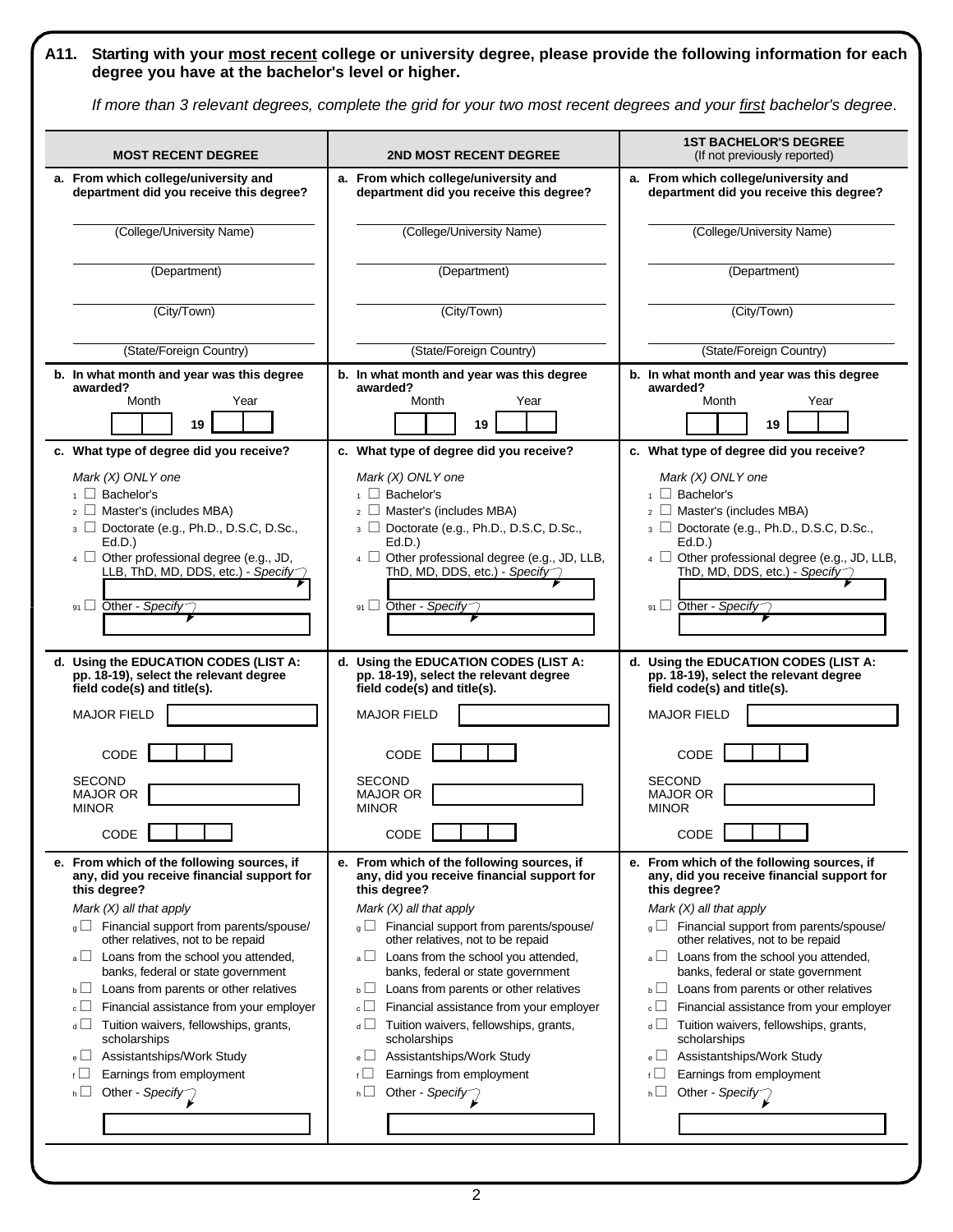| For questions A12a and A12c, include the total amount<br>borrowed from ALL sources, (e.g., government, private lenders,<br>parents, relatives, friends). Include loans that have been repaid<br>or forgiven. If your loans were consolidated, please estimate |                                                                                                                                                | A14. | Which of the following were reasons why you<br>were not enrolled or taking college courses<br>during that time period?                                                                          |  |  |
|---------------------------------------------------------------------------------------------------------------------------------------------------------------------------------------------------------------------------------------------------------------|------------------------------------------------------------------------------------------------------------------------------------------------|------|-------------------------------------------------------------------------------------------------------------------------------------------------------------------------------------------------|--|--|
|                                                                                                                                                                                                                                                               | how much was borrowed for your undergraduate degrees and<br>how much was borrowed for your graduate degrees.                                   |      | Mark (X) Yes or No for each<br>YES NO                                                                                                                                                           |  |  |
|                                                                                                                                                                                                                                                               |                                                                                                                                                |      | 1. You had achieved your educational<br>goals (at least temporarily) 1 $\Box$ 2 $\Box$                                                                                                          |  |  |
| A12a. Thinking about only the undergraduate degrees<br>you completed before May 1997, what is the total<br>amount you have borrowed from any source to                                                                                                        |                                                                                                                                                |      | 2. You were waiting for the next school                                                                                                                                                         |  |  |
| finance your undergraduate degree(s)?                                                                                                                                                                                                                         |                                                                                                                                                |      | 3. Financial reasons (e.g., too<br>expensive, needed the money                                                                                                                                  |  |  |
| \$<br>.00<br><b>NONE</b><br><b>SKIP to A12c</b>                                                                                                                                                                                                               | <b>OR</b>                                                                                                                                      |      | for other priorities) $\ldots \ldots \ldots \ldots \ldots \ldots$                                                                                                                               |  |  |
| A12b. (IF ANY) As of the week of April 15, 1997 how<br>much of this undergraduate amount did you still<br>owe?                                                                                                                                                |                                                                                                                                                |      | 5. Had to stop due to family responsibilities<br>(e.g., caring for children or other family<br>members, had a baby) $\ldots$ $\ldots$ $\ldots$ $\ldots$ $\ldots$ $\Box$ $\Box$                  |  |  |
| \$<br>.00                                                                                                                                                                                                                                                     | <b>OR</b>                                                                                                                                      |      | 6. Moved, could no longer take courses<br>at the school you were attending $\ldots$ $\ldots$ $\Box$ $\Box$                                                                                      |  |  |
| <b>NONE</b>                                                                                                                                                                                                                                                   |                                                                                                                                                | 7.   | No longer certain of which field of<br>study you wanted to pursue $\ldots \ldots \ldots \sqcap \square$ 2                                                                                       |  |  |
| A12c. Thinking about only the graduate degrees you<br>completed before May 1997, what is the total<br>amount you have borrowed from any source to                                                                                                             |                                                                                                                                                |      | 8. Needed a break, tired of going to                                                                                                                                                            |  |  |
| finance your graduate degree(s)?                                                                                                                                                                                                                              |                                                                                                                                                |      | 9. Other - Specify                                                                                                                                                                              |  |  |
| $\circ \Box$<br>MARK (X) THIS BOX IF NO GRADUATE DEGREES,<br>AND THEN SKIP TO A13_1                                                                                                                                                                           |                                                                                                                                                |      | $2 \perp$<br>$1 \Box$                                                                                                                                                                           |  |  |
| \$<br>.00.<br>$\square$ NONE<br>SKIP to A13 1                                                                                                                                                                                                                 | <b>OR</b>                                                                                                                                      |      | A14a. Which two reasons marked in A14 represent your<br>most important reasons for not taking college<br>courses during that time period? Enter number of<br>appropriate reason from A14 above. |  |  |
| A12d. (IF ANY) As of the week of April 15, 1997 how<br>much of this graduate amount did you still owe?                                                                                                                                                        |                                                                                                                                                |      | MOST important reason<br>1.                                                                                                                                                                     |  |  |
| .00<br>\$<br><b>NONE</b>                                                                                                                                                                                                                                      | <b>OR</b>                                                                                                                                      | 2.   | SECOND MOST important reason<br>(Enter "0" if only one reason                                                                                                                                   |  |  |
| Questions A13_1 through A21a ask about college or                                                                                                                                                                                                             |                                                                                                                                                |      | selected in A14.)                                                                                                                                                                               |  |  |
| university courses you may have taken since completing<br>your most recent degree.                                                                                                                                                                            |                                                                                                                                                | A15. | Have you taken any college or university courses<br>since the week of April 15, 1997?                                                                                                           |  |  |
| A13_1. Have you completed a degree since the week of<br>April 15, 1997?                                                                                                                                                                                       |                                                                                                                                                |      | SKIP to A25, page 5<br>$_1 \bigsqcup$ Yes                                                                                                                                                       |  |  |
| $_1$ $\Box$ Yes<br>SKIP to A21a, page 4<br>$_2 \square$ No                                                                                                                                                                                                    |                                                                                                                                                |      | $_2 \square$ No                                                                                                                                                                                 |  |  |
|                                                                                                                                                                                                                                                               |                                                                                                                                                |      |                                                                                                                                                                                                 |  |  |
| A13.                                                                                                                                                                                                                                                          | Between completing your most recent degree<br>and the week of April 15, 1997, did you take any<br>college or university courses or enroll in a | A16. | (IF NO) How likely is it that you will one day take<br>additional college or university courses?                                                                                                |  |  |
| college or university for any other reason, such<br>as completing a master's, PhD, medical, or law<br>degree?                                                                                                                                                 |                                                                                                                                                |      | Mark (X) ONLY one<br>$_1$ $\Box$ Very likely                                                                                                                                                    |  |  |
| $_1$ $\Box$ Yes<br>SKIP to A18, page 4<br>$_2 \square$ No                                                                                                                                                                                                     |                                                                                                                                                |      | $_2 \Box$ Somewhat likely $\blacktriangleright$ SKIP to A25, page 5<br>$_3$ $\Box$ Very unlikely                                                                                                |  |  |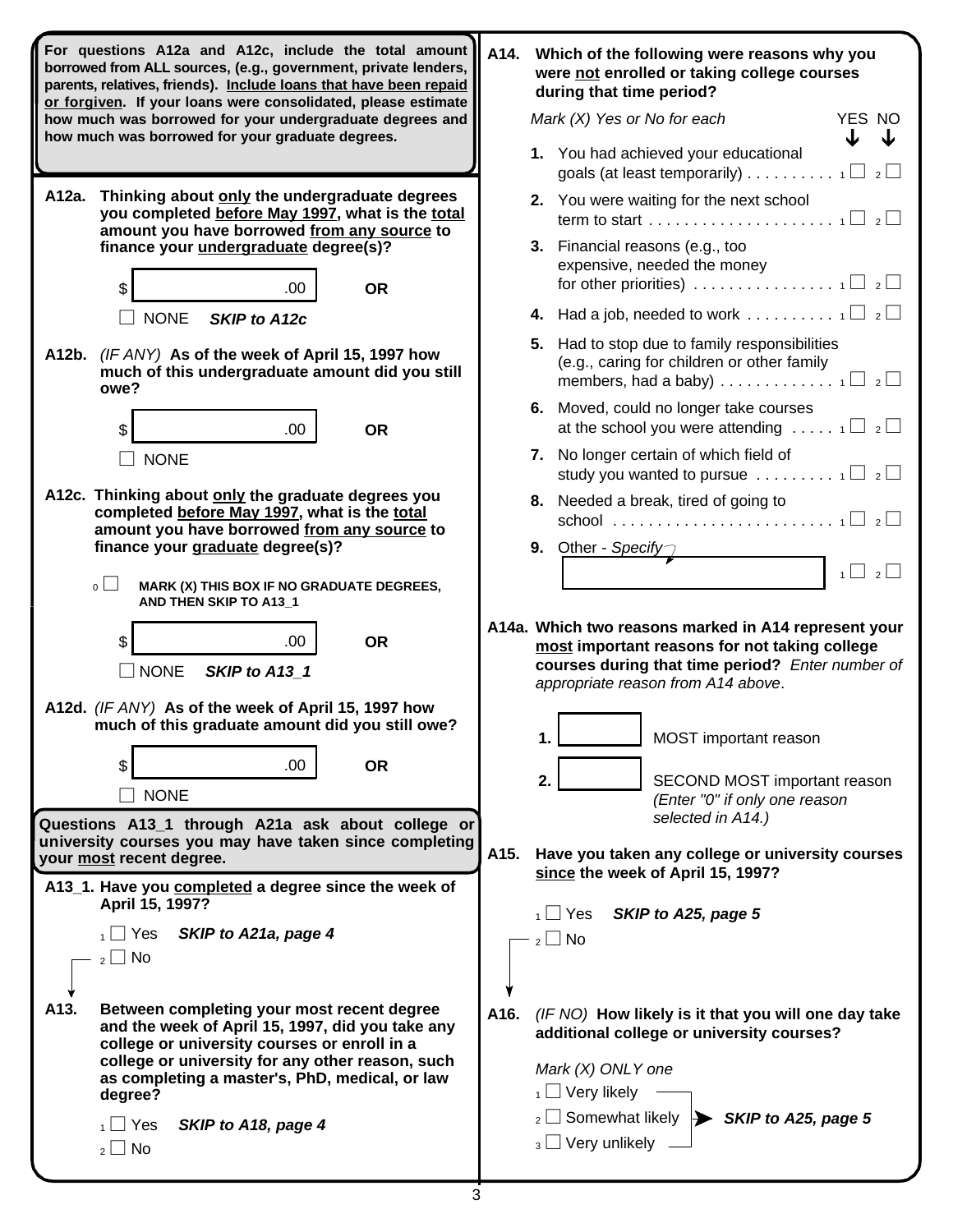| A18. | What was your primary field of study between<br>completing your most recent degree and the<br>week of April 15, 1997?                        |    | A21. From which of these sources did you receive<br>financial support for coursework or enrollment<br>between completing your most recent degree and<br>April 15, 1997?             |
|------|----------------------------------------------------------------------------------------------------------------------------------------------|----|-------------------------------------------------------------------------------------------------------------------------------------------------------------------------------------|
|      | MARK (X) THIS BOX IF NO PRIMARY FIELD OF<br>STUDY AND THEN SKIP TO A20                                                                       |    | Mark (X) Yes or No for each<br>YES NO                                                                                                                                               |
|      | PRIMARY FIELD OF STUDY                                                                                                                       |    | g. Financial support from parents/spouse/<br>other relatives, not to be repaid $1 \Box 2 \Box$                                                                                      |
|      |                                                                                                                                              |    | a. Loans from the school you attended,<br>banks, federal or state government $\ldots$ 1 $\Box$ 2                                                                                    |
|      |                                                                                                                                              |    | <b>b.</b> Loans from parents or other relatives $\frac{1}{12}$                                                                                                                      |
| A19. | Using the EDUCATION CODES (LIST A: pp. 18-<br>19) choose the code that best describes your                                                   |    | c. Financial assistance from your                                                                                                                                                   |
|      | primary field of study during that time.<br>NOTE: Education codes range                                                                      |    | d. Tuition waivers, fellowships, grants,                                                                                                                                            |
|      | CODE<br>from 601 to 995                                                                                                                      |    | <b>e.</b> Assistantships/Work Study 1 $\Box$ 2 $\Box$                                                                                                                               |
|      |                                                                                                                                              |    | <b>f.</b> Earnings from employment $\ldots \ldots \ldots \oplus \mathbb{Z}$                                                                                                         |
|      | A18a. In which college or university department were<br>you primarily taking classes or doing research<br>(for example, English, chemistry)? |    | <b>h.</b> Other - Specify<br>$1 \square 2 \square$                                                                                                                                  |
|      |                                                                                                                                              |    | A21a. For which of the following reasons were you<br>taking classes or enrolled during that time?<br>Mark $(X)$ Yes or No for each<br>YES NO<br><b>a.</b> To gain further education |
| A20. | During that time, toward what degree or<br>certificate, if any, were you (or are you)                                                        |    | before beginning a career $\ldots \ldots \ldots$<br>$\overline{2}$                                                                                                                  |
|      | working?<br>IF WORKING ON MORE THAN ONE DEGREE: Mark the<br>highest level.                                                                   |    | <b>b.</b> To prepare for graduate school $\ldots \ldots \cdot \square$ 2<br>c. To change your academic or<br>occupational field $\Box$ 2                                            |
|      | Mark (X) ONLY one<br>$\Box$ No specific degree or certificate                                                                                |    | d. To gain further skills or knowledge<br>in your academic or occupational field . $\frac{1}{1}$ $\Box$ 2                                                                           |
|      | Bachelor's degree                                                                                                                            |    | <b>e.</b> For licensure or certification 1 $\Box$ 2 $\Box$                                                                                                                          |
|      | Post-baccalaureate certificate<br>$\overline{2}$                                                                                             |    | f. To increase opportunities for promotion,                                                                                                                                         |
|      | Master's degree (including MBA)<br>3 <sup>1</sup>                                                                                            |    | advancement, or higher salary 1 $\Box$ 2 $\Box$                                                                                                                                     |
|      | Post master's certificate                                                                                                                    |    | <b>g.</b> Required or expected by employer $\ldots$ $\Box$ 2                                                                                                                        |
|      | Doctorate (Ph.D., D.S.C, D.Sc., Ed.D.)<br>5 <sup>1</sup><br>Other professional degree (JD, LLB, ThD,<br>6 <sup>1</sup>                       |    | <b>h.</b> For leisure or personal interest 1 $\Box$ 2                                                                                                                               |
|      | MD, DDS, etc.) - Specify $\gamma$                                                                                                            | i. | Other - Specify<br>$1 \cup 2$                                                                                                                                                       |
|      | 91 $\Box$ Other - Specify                                                                                                                    |    |                                                                                                                                                                                     |

|    | Mark (X) Yes or No for each<br>YES NO                                                                             |
|----|-------------------------------------------------------------------------------------------------------------------|
| q. | J<br>Financial support from parents/spouse/<br>other relatives, not to be repaid $\ldots \ldots \oplus z \square$ |
| а. | Loans from the school you attended,<br>banks, federal or state government $\ldots$ 1 $\Box$ 2 $\Box$              |
|    | <b>b.</b> Loans from parents or other relatives $1 \Box 2 \Box$                                                   |
|    | c. Financial assistance from your                                                                                 |
|    | d. Tuition waivers, fellowships, grants,                                                                          |
|    | <b>e.</b> Assistantships/Work Study 1 $\Box$ 2 $\Box$                                                             |
| f. | Earnings from employment $\ldots \ldots \ldots \sqcap \square$ 2                                                  |
|    | h. Other - Specify                                                                                                |
|    | $1 \mid 2 \mid$                                                                                                   |

|    | Mark (X) Yes or No for each                                                                                              | YES NO       |  |
|----|--------------------------------------------------------------------------------------------------------------------------|--------------|--|
|    | <b>a.</b> To gain further education<br>before beginning a career $\ldots \ldots \ldots \sqcap \square$ 2                 |              |  |
|    | <b>b.</b> To prepare for graduate school $\ldots \ldots \cdot 1 \square$ 2                                               |              |  |
|    | c. To change your academic or<br>occupational field $\,\ldots\,\ldots\,\ldots\,\ldots\,\ldots\,\,$ 1 $\Box\,\,$ 2 $\Box$ |              |  |
|    | <b>d.</b> To gain <i>further</i> skills or knowledge<br>in your academic or occupational field $\Box$ $\Box$ $\Box$      |              |  |
|    | <b>e.</b> For licensure or certification 1 $\Box$ 2 $\Box$                                                               |              |  |
| f. | To increase opportunities for promotion,<br>advancement, or higher salary 1 $\Box$ 2 $\Box$                              |              |  |
| q. | Required or expected by employer $\ldots$ $1 \square$ $2 \square$                                                        |              |  |
|    | <b>h.</b> For leisure or personal interest $\Box$ 2                                                                      |              |  |
| i. | Other - Specify                                                                                                          |              |  |
|    |                                                                                                                          | $\mathbf{1}$ |  |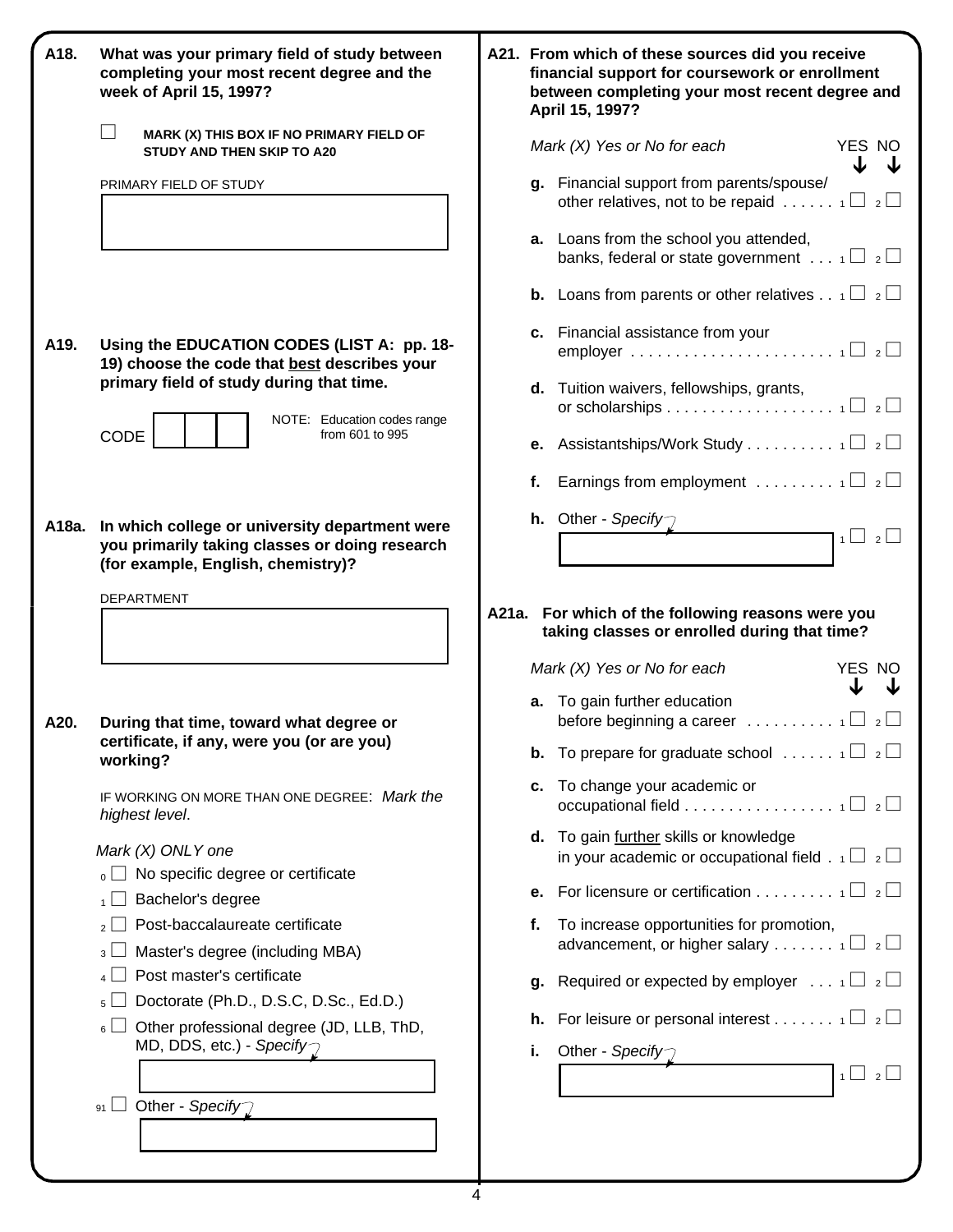| A22. More specifically, during the week of April 15,<br>1997, were you either taking college or university                                                                                                                                                                                                                                                                                                                                                                       | <b>PART B - Employment Status</b> |                                                                                                                                                                                                                                                                                                                                                                                                           |  |
|----------------------------------------------------------------------------------------------------------------------------------------------------------------------------------------------------------------------------------------------------------------------------------------------------------------------------------------------------------------------------------------------------------------------------------------------------------------------------------|-----------------------------------|-----------------------------------------------------------------------------------------------------------------------------------------------------------------------------------------------------------------------------------------------------------------------------------------------------------------------------------------------------------------------------------------------------------|--|
| courses or enrolled for other reasons such as<br>completing a master's, PhD, medical, or law<br>degree?<br>MARK "YES": If you were enrolled in school but on<br>vacation that week.<br>Yes<br>$_2$ No SKIP to A25                                                                                                                                                                                                                                                                | <b>B1.</b>                        | At any time during the three months following<br>the completion of your most recent degree, did<br>you have what you considered to be a "career-<br>path" job? For "most recent degree," please do not<br>include any degrees awarded after April 1997.<br>A "career-path" job is a job that will help you in your<br>future career plans or a job in the field in which you<br>want to make your career. |  |
| A23. (IF YES) What college or university were you<br>attending during the week of April 15, 1997?<br>Please do not abbreviate the school name.                                                                                                                                                                                                                                                                                                                                   |                                   | $_1 \Box$ Yes<br>SKIP to B <sub>2</sub><br>$\overline{2}$ No                                                                                                                                                                                                                                                                                                                                              |  |
| School Name: Manual Manual Manual Manual Manual Manual Manual Manual Manual Manual Manual Manual Manual Manual                                                                                                                                                                                                                                                                                                                                                                   | <b>B1a.</b>                       | At any time during that same three-month<br>period,<br>did you accept what you considered to be a<br>"career-path" job?                                                                                                                                                                                                                                                                                   |  |
| State/Foreign Country:<br><u>State/Foreign Country:</u>                                                                                                                                                                                                                                                                                                                                                                                                                          |                                   | $\overline{1}$ Yes<br>$_2 \Box$ No<br><b>SKIP to B3</b>                                                                                                                                                                                                                                                                                                                                                   |  |
| A24. Were you taking courses as                                                                                                                                                                                                                                                                                                                                                                                                                                                  |                                   |                                                                                                                                                                                                                                                                                                                                                                                                           |  |
| Mark $(X)$ ONLY one<br>$\overline{1}$ A part-time student                                                                                                                                                                                                                                                                                                                                                                                                                        | <b>B2.</b>                        | (IF YES) When did you first start working for<br>that<br>employer?                                                                                                                                                                                                                                                                                                                                        |  |
| $_2$ A full-time student                                                                                                                                                                                                                                                                                                                                                                                                                                                         |                                   | IN THE ANSWER CATEGORIES BELOW: For<br>"most recent degree," please do not include any<br>degrees awarded after April 1997.                                                                                                                                                                                                                                                                               |  |
| A25. Thinking ahead to the future, what is the highest<br>degree you ever expect to complete? If your<br>current highest degree is the highest degree you<br>expect to complete, please answer for that degree.<br>Mark (X) ONLY one<br>Bachelor's<br>Master's (includes MBA)<br>2 L<br>Doctorate (e.g., Ph.D., D.S.C., D.Sc., Ed.D.)<br>$3 \Box$<br>Other professional degree (e.g., JD, LLB, ThD,<br>$4$ $\Box$<br>MD, DDS, etc.) - Specify $\gamma$<br>Other- Specify<br>91 L | <b>B3.</b>                        | Mark (X) ONLY one<br>$\frac{1}{1}$ Before working on your<br>most recent degree<br>SKIP TO B4,<br>$2 \Box$ While working on your<br>page 6<br>most recent degree<br>$_3 \sqcup$ After completing your<br>most recent degree<br>(IF NO) At any time during that same three-<br>month period were you seeking a "career-path"<br>job?<br>$\overline{1}$ Yes<br>$_2 \square$ No                              |  |
|                                                                                                                                                                                                                                                                                                                                                                                                                                                                                  |                                   |                                                                                                                                                                                                                                                                                                                                                                                                           |  |

5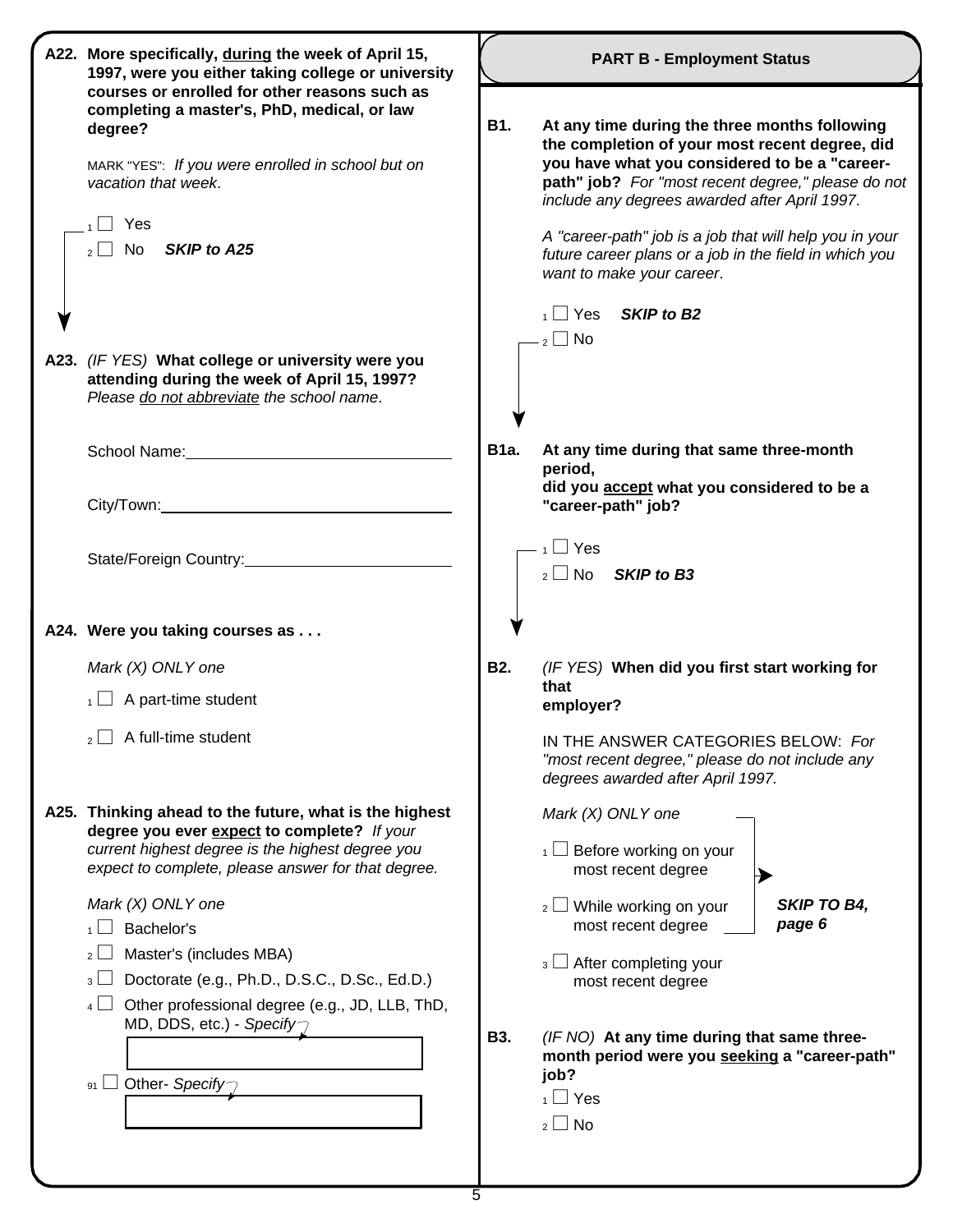| The next several questions are about your employment<br>status during the reference week of April 13-19, 1997. |                                                                                                                                                                                                                                                               | <b>B8.</b><br>What kind of work were you doing on this last<br>job--that is, what was your occupation? Please<br>be as specific as possible, including any area of        |                                                            |
|----------------------------------------------------------------------------------------------------------------|---------------------------------------------------------------------------------------------------------------------------------------------------------------------------------------------------------------------------------------------------------------|---------------------------------------------------------------------------------------------------------------------------------------------------------------------------|------------------------------------------------------------|
| <b>B4.</b>                                                                                                     | Were you working for pay (or profit) during the<br>week of April 15, 1997? Please include self-<br>employment and any jobs from which you were<br>temporarily absent, for example, for illness,<br>vacation, or parental leave (even if leave was<br>unpaid). | specialization.<br>EXAMPLE: High school teacher - Math                                                                                                                    |                                                            |
|                                                                                                                | STUDENTS: Count jobs required as part of a financial<br>aid award, such as work study or assistantships. Do<br>not count financial aid awards with no work<br>requirement.                                                                                    | Using the JOB CODES (LIST B: pp. 20-21),<br>B9.<br>choose the code that best describes the work you<br>were doing on this last job.                                       |                                                            |
|                                                                                                                | SKIP to B10<br>Yes<br>No<br>2 <sup>1</sup>                                                                                                                                                                                                                    | <b>CODE</b><br>NOTE: Job codes range from 010 to 500                                                                                                                      | SKIP to Part C, page 12                                    |
| <b>B5.</b>                                                                                                     | (IF NO) Did you look for work during the<br>four weeks preceding April 15, 1997 (that is,<br>anytime between March 19 and April 15, 1997)?<br>Yes<br>$\blacksquare$                                                                                           | B10.<br>(IF WORKING DURING WEEK OF APRIL 15)<br>Counting all jobs you held during the week of<br>April 15, 1997, was your typical work week 35<br>hours or more per week? |                                                            |
|                                                                                                                | No<br>$\mathcal{P}$<br>$\mathbf{I}$                                                                                                                                                                                                                           | Yes, worked 35 or more<br>hours                                                                                                                                           | SKIP to shaded box, page 7                                 |
| <b>B6.</b>                                                                                                     | What were your reasons for not working during<br>the week of April 15, 1997?                                                                                                                                                                                  | No, worked less than 35 hours per week<br>$2$   $\overline{\phantom{0}}$                                                                                                  |                                                            |
|                                                                                                                | Mark $(X)$ Yes or No for each<br>YES NO<br><b>Year Retired</b><br>$a.$ Retired –<br>$\blacktriangleright$ 19                                                                                                                                                  | B10a. (IF LESS THAN 35 HOURS) During the week of<br>April 15, 1997, did you want to work a full-time<br>work week of 35 or more hours?                                    |                                                            |
|                                                                                                                | <b>b.</b> On layoff from a job $\ldots \ldots \ldots$<br>$\overline{2}$<br>с.                                                                                                                                                                                 | ∣ Yes<br>1 <sup>1</sup><br>No<br>$\overline{\phantom{a}}$<br>2 <sup>1</sup>                                                                                               |                                                            |
|                                                                                                                | d.<br>Chronic illness or permanent disability . $1 \Box 2 \Box$<br>е.                                                                                                                                                                                         | B11.<br>(IF LESS THAN 35 HOURS) What were your<br>reasons for working a part-time work week of<br>less than 35 hours during the week of<br>April 15, 1997?                |                                                            |
|                                                                                                                | Suitable job not available 1 $\Box$ 2 $\Box$<br>f.<br>g.                                                                                                                                                                                                      | Mark (X) Yes or No for each                                                                                                                                               | YES NO                                                     |
|                                                                                                                | <b>h.</b> Other - Specify<br>$1 \cup 2$                                                                                                                                                                                                                       | Retired or<br>а.<br>$\rightarrow$ 19 $\vdash$<br>semi-retired -                                                                                                           | <b>Year Retired</b><br>$\overline{2}$<br>$\ldots$ 1 $\Box$ |
| B7.                                                                                                            | Prior to the week of April 15, 1997, in what month<br>and year did you last work for pay (or profit)?                                                                                                                                                         | с.<br>Chronic illness or permanent disability . $1 \Box 2 \Box$<br>d.                                                                                                     |                                                            |
|                                                                                                                | MARK (X) THIS BOX IF NEVER WORKED FOR PAY<br>(OR PROFIT) AND THEN SKIP TO PART D, PAGE 13                                                                                                                                                                     | Suitable full-time work week job<br>е.<br>not available $\ldots \ldots \ldots \ldots \ldots \ldots \ldots \sqcup \_2 \square$                                             |                                                            |
|                                                                                                                | Month<br>Year<br><b>LAST WORKED</b><br>19                                                                                                                                                                                                                     | Did not need or want to work full time $\Box$ $\Box$ $\Box$<br>f.<br>Other - Specify<br>g.                                                                                | $1 \cup 2$                                                 |
|                                                                                                                |                                                                                                                                                                                                                                                               |                                                                                                                                                                           |                                                            |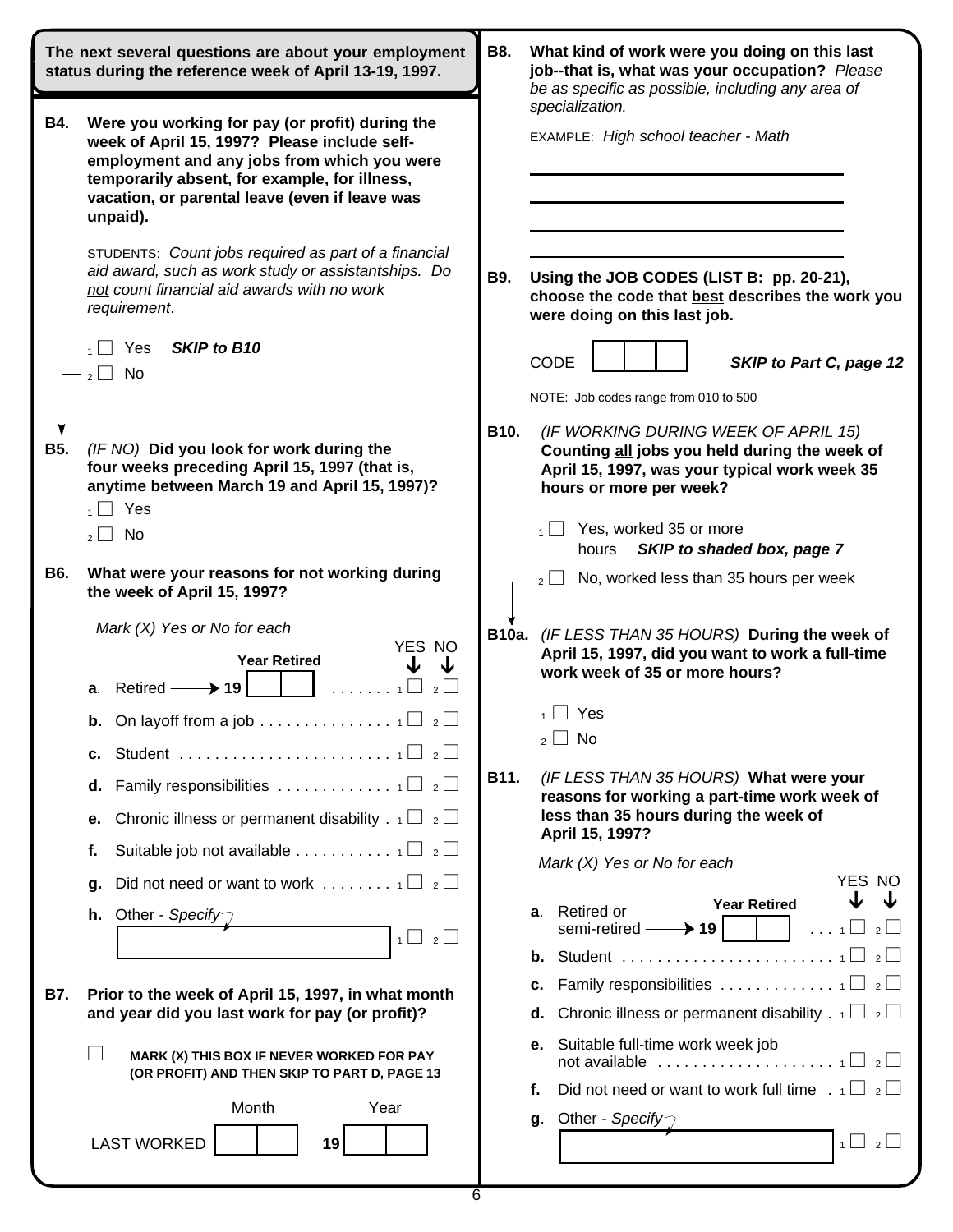| Please answer the next series of questions for your principal job<br>held during the week of April 15, 1997, that is, the job in which<br>you worked the most hours during the week of April 15, 1997. A<br>second job, if held, will be covered later. |                                                                                                                                                                                                                                                                            | B15a. Thinking about your April 1997 employer's main<br>business, (that is, what that employer makes or<br>does), under which of the following categories<br>does that employer's main business best fit? |
|---------------------------------------------------------------------------------------------------------------------------------------------------------------------------------------------------------------------------------------------------------|----------------------------------------------------------------------------------------------------------------------------------------------------------------------------------------------------------------------------------------------------------------------------|-----------------------------------------------------------------------------------------------------------------------------------------------------------------------------------------------------------|
| B12.                                                                                                                                                                                                                                                    | Which of the following categories best describes your<br>employer during the week of April 15, 1997?<br>IF EMPLOYER WAS A SCHOOL: Mark (X) the type of<br>organizational charter (e.g., mark "state government"<br>for state schools or "local government" for schools run | IF PRINCIPAL EMPLOYER HAD MORE THAN ONE TYPE OF<br>BUSINESS: Please answer for the type of business<br>primarily performed at the location where you<br>worked.                                           |
|                                                                                                                                                                                                                                                         | by the local school district. Most private schools are<br>"private not-for-profit".).                                                                                                                                                                                      | Mark (X) ONLY one                                                                                                                                                                                         |
|                                                                                                                                                                                                                                                         | Mark (X) ONLY one                                                                                                                                                                                                                                                          | $\overline{A}$ Agriculture, forestry, or fishing                                                                                                                                                          |
|                                                                                                                                                                                                                                                         | $\overline{A}$ $\Box$ A PRIVATE FOR-PROFIT company, business or<br>individual, paying you wages, salary or<br>commissions                                                                                                                                                  | Biotechnology<br>$2 \lfloor$<br>Construction or mining<br>$3 \lfloor \rfloor$                                                                                                                             |
|                                                                                                                                                                                                                                                         | $_2\Box$ A PRIVATE NOT-FOR-PROFIT, tax-exempt, or<br>charitable organization                                                                                                                                                                                               | Education<br>$4\sqrt{ }$                                                                                                                                                                                  |
|                                                                                                                                                                                                                                                         | $_3$ SELF-EMPLOYMENT in own NOT                                                                                                                                                                                                                                            | Finance, insurance or real estate services<br>5 <sup>1</sup>                                                                                                                                              |
|                                                                                                                                                                                                                                                         | INCORPORATED business, professional<br>practice, or farm                                                                                                                                                                                                                   | <b>Health services</b><br>$6^{\text{}}$                                                                                                                                                                   |
|                                                                                                                                                                                                                                                         | SELF-EMPLOYMENT in own INCORPORATED<br>business, professional practice, or farm                                                                                                                                                                                            | Information technology or computer services<br>$7$ $\Box$                                                                                                                                                 |
|                                                                                                                                                                                                                                                         | $\mathfrak{s}$ $\Box$ Local GOVERNMENT (e.g., city, county)                                                                                                                                                                                                                | All other services (e.g., social, legal, business)<br>$8 \perp$                                                                                                                                           |
|                                                                                                                                                                                                                                                         | <b>State GOVERNMENT</b><br>$\lceil$   a                                                                                                                                                                                                                                    | Manufacturing<br>$9 \lfloor$                                                                                                                                                                              |
|                                                                                                                                                                                                                                                         | $\overline{z}$ U.S. military service, active duty, or<br>Commissioned Corps (e.g., USPHS, NOAA)                                                                                                                                                                            | Public administration/government<br>10 <sup>1</sup>                                                                                                                                                       |
|                                                                                                                                                                                                                                                         | $\vert s \vert$ U.S. GOVERNMENT as a civilian employee                                                                                                                                                                                                                     | $_{11}$ Research - Specify                                                                                                                                                                                |
|                                                                                                                                                                                                                                                         | 91 $\Box$ Other - Specify                                                                                                                                                                                                                                                  |                                                                                                                                                                                                           |
|                                                                                                                                                                                                                                                         |                                                                                                                                                                                                                                                                            | Transportation services, utilities or<br>12                                                                                                                                                               |
| <b>B13.</b>                                                                                                                                                                                                                                             | Was your principal employer an educational                                                                                                                                                                                                                                 | communications                                                                                                                                                                                            |
|                                                                                                                                                                                                                                                         | institution?<br>Yes                                                                                                                                                                                                                                                        | Wholesale or retail trade<br>13 <sup>L</sup>                                                                                                                                                              |
|                                                                                                                                                                                                                                                         | SKIP to B15a<br>No.<br>$\overline{2}$                                                                                                                                                                                                                                      | Other - Specify-<br>91                                                                                                                                                                                    |
|                                                                                                                                                                                                                                                         | B13a. (IF EDUCATIONAL INSTITUTION) Was this                                                                                                                                                                                                                                |                                                                                                                                                                                                           |
|                                                                                                                                                                                                                                                         | educational institution                                                                                                                                                                                                                                                    | B15b. Counting all locations where this employer                                                                                                                                                          |
|                                                                                                                                                                                                                                                         | Mark (X) ONLY one                                                                                                                                                                                                                                                          | operated, how many people worked for your<br>April 1997 employer? Your best estimate is fine.                                                                                                             |
|                                                                                                                                                                                                                                                         | $_1 \square$ A preschool, elementary, or<br>middle school or system                                                                                                                                                                                                        | Mark (X) ONLY one                                                                                                                                                                                         |
|                                                                                                                                                                                                                                                         | A secondary school or system<br>2 <sup>1</sup>                                                                                                                                                                                                                             | Under 10 employees                                                                                                                                                                                        |
|                                                                                                                                                                                                                                                         | <b>SKIP to B15b</b><br>$_3$ $\Box$ A 2-year college, junior<br>college, or technical institute                                                                                                                                                                             | 10-24 employees<br>2 <sup>1</sup>                                                                                                                                                                         |
|                                                                                                                                                                                                                                                         | $_4$ $\Box$ A 4-year college or university,<br>other than a medical school -                                                                                                                                                                                               | 25-99 employees<br>3 <sup>1</sup>                                                                                                                                                                         |
|                                                                                                                                                                                                                                                         | $_5$ $\Box$ A medical school (including university-<br>affiliated hospital or medical center)                                                                                                                                                                              | 100-499 employees                                                                                                                                                                                         |
|                                                                                                                                                                                                                                                         | $_6$ $\Box$ A university-affiliated research institute                                                                                                                                                                                                                     | 500-999 employees<br>5 <sup>1</sup>                                                                                                                                                                       |
|                                                                                                                                                                                                                                                         | 91 Something else - Specify                                                                                                                                                                                                                                                | 1,000-4,999 employees                                                                                                                                                                                     |
|                                                                                                                                                                                                                                                         |                                                                                                                                                                                                                                                                            | $7 \Box$ 5,000+ employees                                                                                                                                                                                 |

7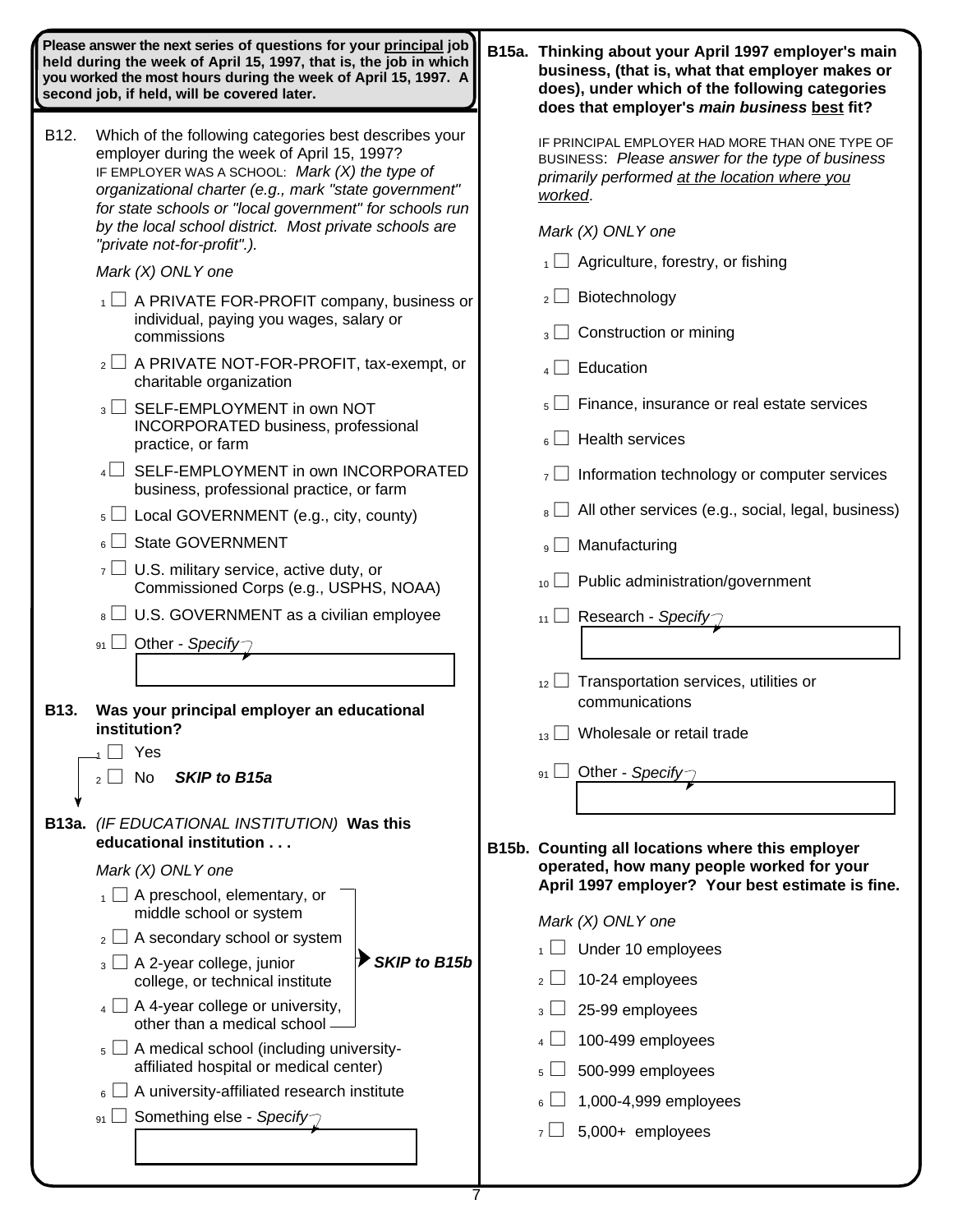| B15c. Did your April 1997 employer come into being as<br>a new business within the past 5 years?                                                                                                     | B15e_1. | Did you answer "yes" to any of the categories<br>in B15e?                                                                                                                                        |
|------------------------------------------------------------------------------------------------------------------------------------------------------------------------------------------------------|---------|--------------------------------------------------------------------------------------------------------------------------------------------------------------------------------------------------|
| $\Box$ Yes                                                                                                                                                                                           |         |                                                                                                                                                                                                  |
| $_2 \Box$ No                                                                                                                                                                                         |         | $\Box$ Yes                                                                                                                                                                                       |
| B15d. Who was your principal employer during the week<br>of April 15, 1997?                                                                                                                          |         | SKIP to B15h, page 9<br>$_2 \bigsqcup$ No                                                                                                                                                        |
| IF MORE THAN ONE JOB: Record employer for whom<br>you worked the most hours that week.                                                                                                               |         | B15f. (IF YES) What were your reasons for having an<br>alternative or temporary work arrangement<br>during the week of April 15, 1997?                                                           |
| IF EMPLOYER HAD MORE THAN ONE LOCATION: Record<br>location where you usually worked.                                                                                                                 |         | For this study, being self-employed is considered an<br>alternative working relationship.                                                                                                        |
|                                                                                                                                                                                                      |         | Mark $(X)$ Yes or No for each<br>YES NO                                                                                                                                                          |
|                                                                                                                                                                                                      |         | <b>1.</b> Schedule flexibility 1 $\Box$ 2 $\Box$                                                                                                                                                 |
|                                                                                                                                                                                                      |         | <b>2.</b> Only type of work you could find $\ldots$ $\lceil \frac{1}{2} \rceil$                                                                                                                  |
|                                                                                                                                                                                                      |         | 3. To gain experience that may lead to<br>a permanent job 1 $\Box$ 2 $\Box$                                                                                                                      |
| The next several questions ask about some                                                                                                                                                            |         | 4. Better pay $\ldots \ldots \ldots \ldots \ldots \ldots \ldots \ldots$                                                                                                                          |
| alternative or temporary working relationships<br>that people may have with their employers.                                                                                                         |         | 5. Family-related reasons (e.g., children,<br>spouse's job moved) $\ldots \ldots \ldots \ldots \ldots \sqcup \square$                                                                            |
| B15e. Did any of the following apply to your relationship<br>with your principal employer during the week of                                                                                         |         | 6. In school or some type of training                                                                                                                                                            |
| April 15, 1997?                                                                                                                                                                                      |         | 7. Enjoy being your own boss $\ldots \ldots \ldots \oplus \mathbb{Z}$                                                                                                                            |
| Mark $(X)$ Yes or No for each<br>YES NO                                                                                                                                                              |         | 8. Employer changed your status                                                                                                                                                                  |
| a. Self-employed working as an<br>independent contractor, independent                                                                                                                                |         | to temporary $\ldots \ldots \ldots \ldots \ldots \ldots \ldots \vdash 1 \square \neg 2 \square$<br>9. Other - Specify                                                                            |
| consultant, free lance worker<br>or otherwise self-employed $\ldots \ldots \ldots \ldots$                                                                                                            |         | $\overline{2}$<br>$1 \Box$                                                                                                                                                                       |
| <b>b.</b> Your principal employer contracted<br>out your services to other organizations<br>(not including temporary help or<br>employment agencies) $\ldots \ldots \ldots \ldots \oplus \mathbb{Z}$ | B15g.   | Which two factors in B15f represent your most<br>important reasons for having an alternative or<br>temporary working arrangement or being self-<br>employed? Enter the number of the appropriate |
| c. Working through a temporary<br>help or employment agency $\ldots \ldots \ldots \sqcap \square$ 2                                                                                                  |         | reason from B15f above.                                                                                                                                                                          |
| d. Working on an "as needed",<br>"seasonal" or short term basis 1 $\Box$ 2 $\Box$                                                                                                                    |         | 1.<br>MOST important reason                                                                                                                                                                      |
|                                                                                                                                                                                                      |         | 2.<br>SECOND MOST important<br>reason (Enter "0" if only one                                                                                                                                     |
| f. Working from home for 50 percent                                                                                                                                                                  |         | reason selected in B15f.)                                                                                                                                                                        |
| g. Some other alternative or temporary working<br>arrangement - Specify<br>$1 \cup 2 \cup$                                                                                                           |         |                                                                                                                                                                                                  |
|                                                                                                                                                                                                      |         |                                                                                                                                                                                                  |
| 8                                                                                                                                                                                                    |         |                                                                                                                                                                                                  |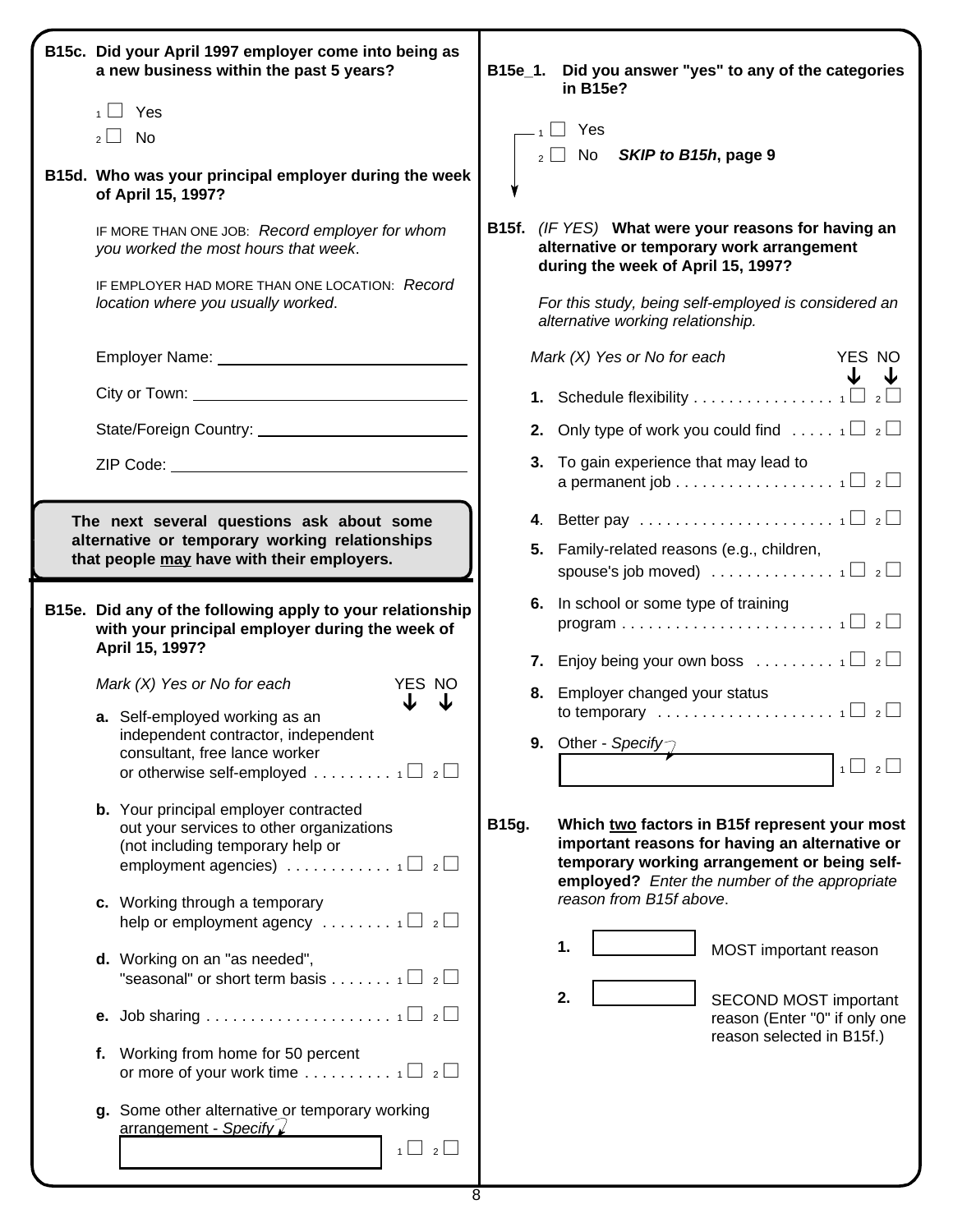|      | B15h. If you could have any type of working arrangement<br>you wanted, would your first choice be<br>Mark (X) ONLY one<br>A permanent job (either full time or part time),<br>1<br>that is a job with no set end date<br>$\overline{2}$<br>Being self-employed<br>$_3\Box$<br>Some other type of working arrangement -<br>Specify $\supset$<br>B15i. Concerning your principal job during the week<br>of April 15, 1997, were any of the following<br>benefits available to you, even if you chose not to<br>take them?<br>YES NO<br>Mark $(X)$ Yes or No for each<br>↓<br>a. Health insurance that was at least<br>partially paid by your employer $1 \Box 2 \Box$<br><b>b.</b> A pension plan or a retirement plan<br>to which your employer contributed $\frac{1}{2}$ $\Box$<br><b>c.</b> A profit-sharing plan $\ldots \ldots \ldots \ldots \ldots \ldots \sqcap \square$ 2 | B17.<br>Using the JOB CODES (LIST B: pp. 20-21),<br>choose the code that best describes the work<br>you were doing on your principal job during the<br>week of April 15, 1997.<br>NOTE: Job codes range from<br>CODE<br>010 to 500<br>$B17_1.$<br>Did you record job code "141" (executive,<br>manager, or administrator) in B17?<br>Yes<br><b>SKIP to B19</b><br>No<br>$2^{\vert \cdot \vert}$<br>B18a. (IF YES) Did your duties on this job require the<br>technical expertise of a bachelor's degree or<br>higher in $\dots$<br>YES NO<br>Mark $(X)$ Yes or No for each<br>J<br>↓<br>a. Engineering, computer science,<br>math, or the natural sciences $\ldots \ldots \ldots \sqcup \square$<br><b>b.</b> The social sciences $\ldots \ldots \ldots \ldots \ldots \vdots$<br>c. Some other field (e.g., health or<br>business) - Specify $\gamma$<br>$1 \cup 2 \cup$ |
|------|---------------------------------------------------------------------------------------------------------------------------------------------------------------------------------------------------------------------------------------------------------------------------------------------------------------------------------------------------------------------------------------------------------------------------------------------------------------------------------------------------------------------------------------------------------------------------------------------------------------------------------------------------------------------------------------------------------------------------------------------------------------------------------------------------------------------------------------------------------------------------------|--------------------------------------------------------------------------------------------------------------------------------------------------------------------------------------------------------------------------------------------------------------------------------------------------------------------------------------------------------------------------------------------------------------------------------------------------------------------------------------------------------------------------------------------------------------------------------------------------------------------------------------------------------------------------------------------------------------------------------------------------------------------------------------------------------------------------------------------------------------------------|
| B16. | <b>d.</b> Paid vacation, sick or personal days . $\begin{array}{c} 1 \perp 2 \perp \end{array}$<br>What kind of work were you doing on your<br>principal job held during the week of April 15,<br>1997--that is, what was your occupation?<br>Please be as specific as possible, including<br>any area of specialization.<br>EXAMPLE: High school teacher - Math                                                                                                                                                                                                                                                                                                                                                                                                                                                                                                                | During what month and year did you start this<br>B19.<br>job, (that is, your principal job held during the<br>week of April 15, 1997)?<br>Month<br>Year<br><b>JOB STARTED</b><br>19<br><b>B20.</b><br>As of the week of April 15, 1997, were you<br>licensed or certified in your occupation? Do not<br>include academic degrees (e.g., BA, MA, PhD).<br>Yes<br>No<br>2 <sup>1</sup><br>$\blacksquare$                                                                                                                                                                                                                                                                                                                                                                                                                                                                   |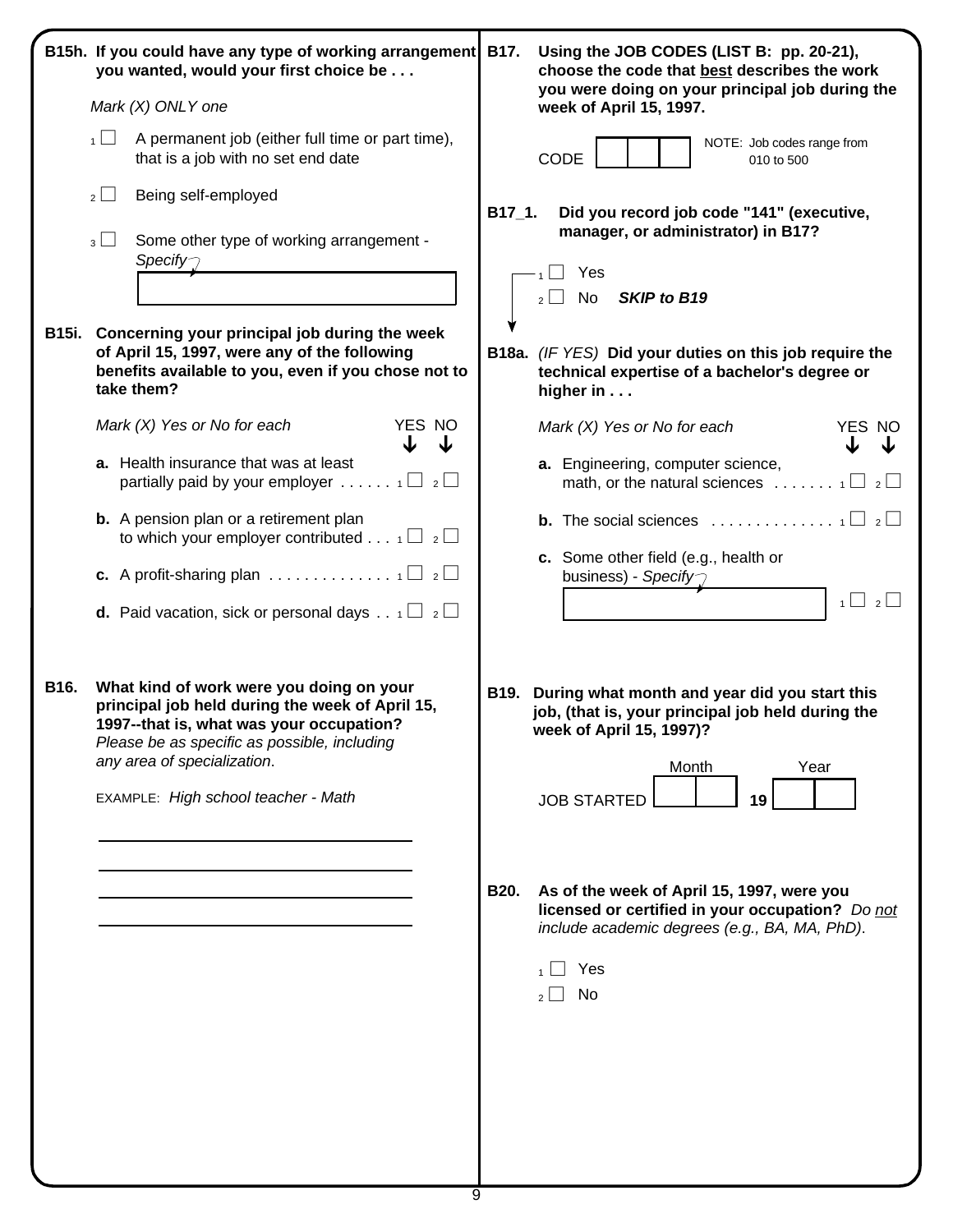| B21. | Thinking about the relationship between your<br>work and your education, to what extent was your<br>work on your principal job held during the week of<br>April 15, 1997, related to your highest degree<br>field? For "highest degree," please do not include any<br>degrees awarded after April 1997. | <b>B24.</b> | The next question is about your work activities<br>on the principal job you held during the week of<br>April 15, 1997. Which of the following work<br>activities occupied 10 percent or more of your<br>time during a typical work week on this job? |
|------|---------------------------------------------------------------------------------------------------------------------------------------------------------------------------------------------------------------------------------------------------------------------------------------------------------|-------------|------------------------------------------------------------------------------------------------------------------------------------------------------------------------------------------------------------------------------------------------------|
|      | Mark (X) ONLY one                                                                                                                                                                                                                                                                                       |             | Mark $(X)$ Yes or No for each<br>YES NO<br>J                                                                                                                                                                                                         |
|      | Closely related ______                                                                                                                                                                                                                                                                                  |             | <b>1.</b> Accounting, finance, contracts $1 \Box 2 \Box$                                                                                                                                                                                             |
|      | $\triangleright$ SKIP to B24<br>Somewhat related -                                                                                                                                                                                                                                                      |             | 2. Applied research - study directed<br>toward gaining scientific knowledge                                                                                                                                                                          |
|      | $_3 \Box$ Not related                                                                                                                                                                                                                                                                                   |             | to meet a recognized need $\ldots \ldots \ldots \oplus \mathbb{Z}$<br>3. Basic research - study directed<br>toward gaining scientific knowledge<br>primarily for its own sake $1 \Box 2 \Box$                                                        |
| B22. | (IF NOT RELATED) Did any of these factors<br>influence your decision to work in an area<br><b>OUTSIDE THAT DEGREE FIELD?</b>                                                                                                                                                                            |             | 4. Computer applications, programming,<br>systems development $\ldots \ldots \ldots \ldots \sqcap$ 2                                                                                                                                                 |
|      | YES NO<br>Mark $(X)$ Yes or No for each<br>J<br>↓                                                                                                                                                                                                                                                       |             | 5. Development - using knowledge<br>gained from research for the<br>production of materials, devices $\ldots$ 1 $\Box$ 2 $\Box$                                                                                                                      |
|      | <b>1.</b> Pay or promotion opportunities $1 \square 2 \square$<br>2. Working conditions (e.g., hours,                                                                                                                                                                                                   |             | 6. Design of equipment, processes,                                                                                                                                                                                                                   |
|      | equipment, working environment) $\ldots$ $\Box$ $\Box$                                                                                                                                                                                                                                                  |             | 7. Employee relations - including<br>recruiting, personnel development,                                                                                                                                                                              |
|      |                                                                                                                                                                                                                                                                                                         |             | <b>8.</b> Managing and supervising $1 \Box 2 \Box$                                                                                                                                                                                                   |
|      | 4. Change in career or professional                                                                                                                                                                                                                                                                     |             | 9. Production, operations, maintenance<br>(e.g., truck driving, machine tooling,                                                                                                                                                                     |
|      | 5. Family-related reasons (e.g., children,                                                                                                                                                                                                                                                              |             | auto/machine repairing) $\ldots \ldots \ldots \ldots \sqcap$ 2                                                                                                                                                                                       |
|      | spouse's job moved) 1 $\Box$ 2 $\Box$                                                                                                                                                                                                                                                                   |             | 10. Professional services (e.g., health<br>care. counseling, financial services,                                                                                                                                                                     |
|      | 7. Other reason - Specify $\gamma$                                                                                                                                                                                                                                                                      |             | 11. Sales, purchasing, marketing,<br>customer service, public relations $\ldots$ 1 $\Box$ 2 $\Box$                                                                                                                                                   |
|      | $1 \cup 2 \cup$                                                                                                                                                                                                                                                                                         |             | <b>12.</b> Quality or productivity management $\therefore$ $\Box$ $\Box$                                                                                                                                                                             |
|      |                                                                                                                                                                                                                                                                                                         |             |                                                                                                                                                                                                                                                      |
|      |                                                                                                                                                                                                                                                                                                         |             | <b>14.</b> Other - Specify                                                                                                                                                                                                                           |
| B23. | Which two factors in B22 represent your most<br>important reasons for working in an area outside<br>that degree field? Enter number of appropriate factor<br>from B22 above.                                                                                                                            |             | $\overline{2}$                                                                                                                                                                                                                                       |
|      |                                                                                                                                                                                                                                                                                                         | <b>B25.</b> | On which two activities in B24 did you work the<br>most hours during a typical week on this job?<br>Enter number of appropriate activity from B24 above.                                                                                             |
|      | MOST important reason<br>1.                                                                                                                                                                                                                                                                             |             |                                                                                                                                                                                                                                                      |
|      | SECOND MOST important reason<br>2.                                                                                                                                                                                                                                                                      |             | <b>Activity MOST hours</b><br>1.                                                                                                                                                                                                                     |
|      | (Enter "0" if only one factor selected in<br>B <sub>22</sub> .)                                                                                                                                                                                                                                         |             | 2.<br>Activity SECOND MOST hours<br>(Enter "0" if only one activity<br>selected in B24.)                                                                                                                                                             |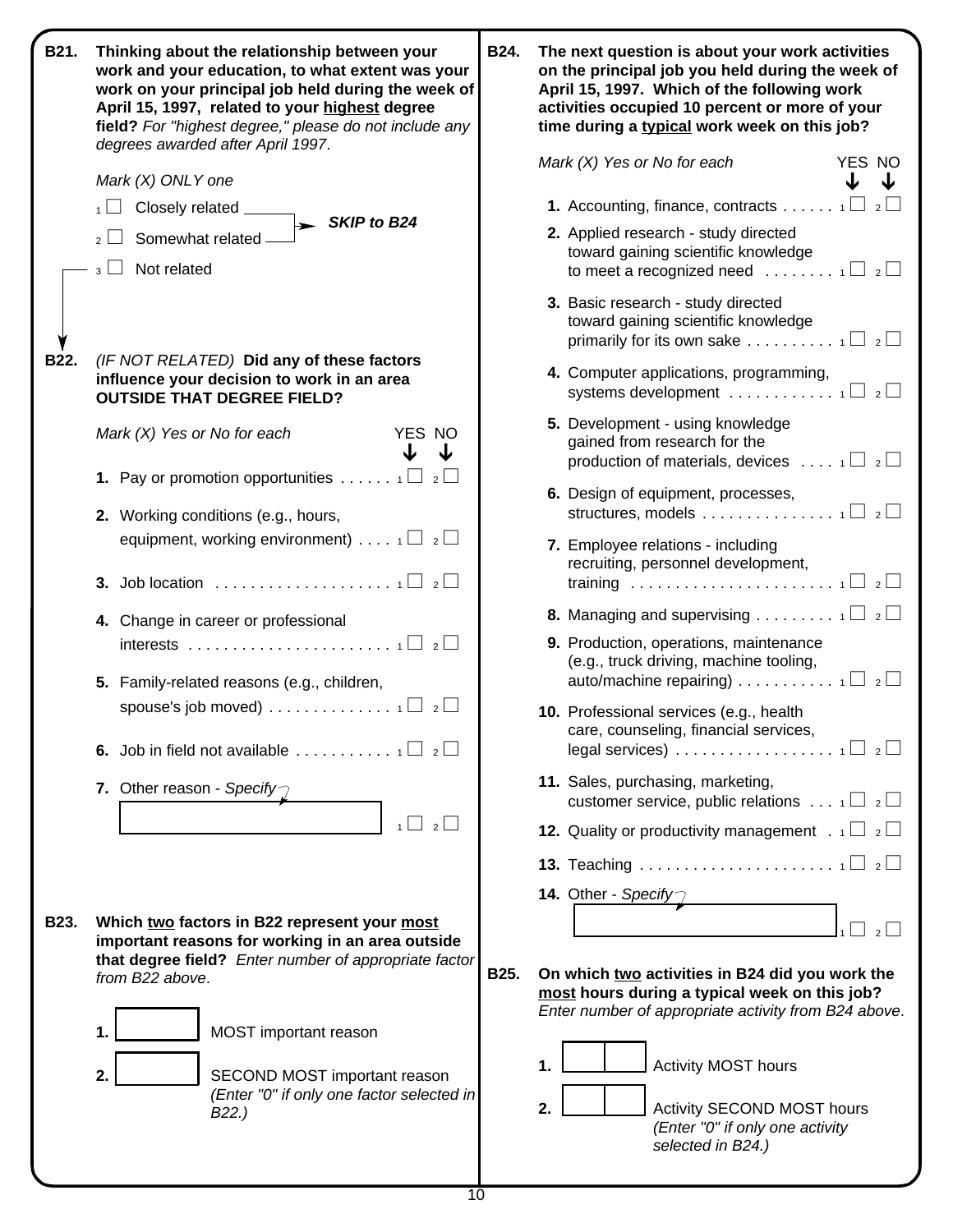| B26.        | Did you supervise the work of others as part of<br>your principal job held during the week of April 15,<br>1997?                                                  |             | B29WEEKS. Was your salary based on a full year, that<br>is, 52 weeks, or something less than 52<br>weeks?                            |
|-------------|-------------------------------------------------------------------------------------------------------------------------------------------------------------------|-------------|--------------------------------------------------------------------------------------------------------------------------------------|
|             | MARK "YES": If you assigned duties to workers and<br>recommended or initiated personnel actions such<br>as hiring, firing, or promoting.                          |             | <b>SKIP to B30</b><br>52 weeks<br>Something else                                                                                     |
|             | TEACHERS: Do not count students.                                                                                                                                  |             |                                                                                                                                      |
|             | Yes<br>No<br><b>SKIP to B28</b>                                                                                                                                   |             | B29a. Including paid vacation and paid sick leave, on<br>how many weeks per year was your salary<br>based?                           |
| B27.        | (IF YES) How many people did you typically                                                                                                                        |             | NUMBER OF WEEKS PER YEAR                                                                                                             |
|             | IF NONE: Enter "0."<br>Number<br>Supervised                                                                                                                       | <b>B30.</b> | During the week of April 15, 1997, was any of<br>your work on this job supported by contracts or<br>grants from the U.S. government? |
|             | a. Supervise directly?                                                                                                                                            |             |                                                                                                                                      |
|             | <b>b.</b> Supervise through<br>subordinate supervisors?.                                                                                                          |             | FEDERAL EMPLOYEES: Please answer "No."                                                                                               |
|             |                                                                                                                                                                   |             | Mark (X) ONLY one                                                                                                                    |
| <b>B28.</b> | Before deductions, what was your basic annual                                                                                                                     |             | $\overline{1}$ Yes                                                                                                                   |
|             | salary on this job as of the week of April 15, 1997?<br>(Do not include bonuses, overtime, or additional<br>compensation for summertime teaching or<br>research.) |             | SKIP to B32a, page 12<br>$2 \Box$ No                                                                                                 |
|             | IF NOT SALARIED: Please estimate your earned income,<br>excluding business expenses.                                                                              | B31.        | (IF YES) Which Federal agencies or departments<br>were supporting your work during the week of                                       |
|             | Include tips as part of salary.                                                                                                                                   |             | April 15, 1997?                                                                                                                      |
|             | .00.                                                                                                                                                              |             | Mark $(X)$ all that apply                                                                                                            |
|             | \$<br>Basic Annual Salary/Earned Income                                                                                                                           |             | $\overline{A}$ Agency for International Development (AID)                                                                            |
|             |                                                                                                                                                                   |             | $_2$ Agriculture Department                                                                                                          |
| B29.        | During a typical week on this job, how many hours                                                                                                                 |             | $_3$ $\Box$ Commerce Department                                                                                                      |
|             | did you usually work?                                                                                                                                             |             | Defense Department (DOD)                                                                                                             |
|             | NUMBER OF HOURS PER WEEK                                                                                                                                          |             | Department of Education (include NCES,<br>5 <sup>1</sup><br>OERI, FIPSE, FIRST)                                                      |
|             |                                                                                                                                                                   |             | <b>Energy Department (DOE)</b><br>$6 \Box$                                                                                           |
| B29PAID.    | And, for how many hours during a typical                                                                                                                          |             | <b>Environmental Protection Agency (EPA)</b><br>$\overline{7}$                                                                       |
|             | week were you paid?                                                                                                                                               |             | Health and Human Services Department<br>8 l<br>(EXCLUDING NIH)                                                                       |
|             | NUMBER OF HOURS PER WEEK                                                                                                                                          |             | <b>Interior Department</b><br>$9 \Box$                                                                                               |
|             |                                                                                                                                                                   |             | National Aeronautics and Space<br>10 <sup>1</sup><br>Administration (NASA)                                                           |
|             |                                                                                                                                                                   |             | National Institutes of Health (NIH)<br>11                                                                                            |
|             |                                                                                                                                                                   |             | National Science Foundation (NSF)<br>12 <sup>°</sup>                                                                                 |
|             |                                                                                                                                                                   |             | <b>Transportation Department (DOT)</b><br>13                                                                                         |
|             |                                                                                                                                                                   |             | ◯ Other - <i>Specify</i><br>91                                                                                                       |
|             |                                                                                                                                                                   |             |                                                                                                                                      |
|             |                                                                                                                                                                   |             |                                                                                                                                      |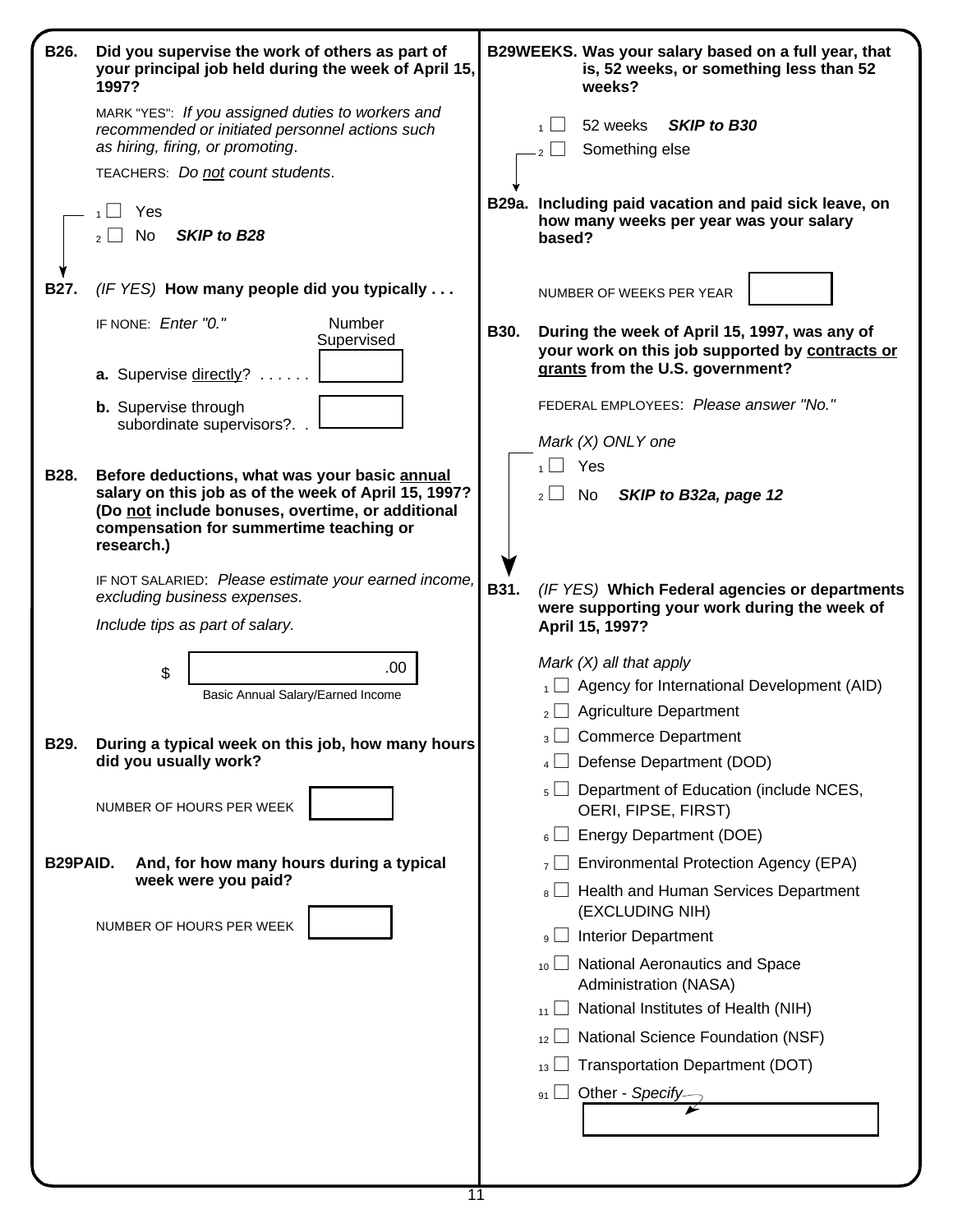|             | B32a. How would you rate your overall satisfaction with<br>the job you held during the week of April                                                                                                                                                                                                                                                                | <b>PART C - Other Work-Related Information</b> |                                                                                                                                                                                                                                                                                                                                                            |  |  |  |  |
|-------------|---------------------------------------------------------------------------------------------------------------------------------------------------------------------------------------------------------------------------------------------------------------------------------------------------------------------------------------------------------------------|------------------------------------------------|------------------------------------------------------------------------------------------------------------------------------------------------------------------------------------------------------------------------------------------------------------------------------------------------------------------------------------------------------------|--|--|--|--|
|             | 15, 1997?<br>Mark (X) ONLY one<br>Very satisfied<br>Somewhat satisfied<br>2 <sup>1</sup><br>Somewhat dissatisfied<br>$3$   $\overline{\phantom{a}}$                                                                                                                                                                                                                 | C <sub>2</sub> .                               | During the past year, did you attend any<br>professional society or association meetings<br>or conferences? Please include regional, national,<br>or international meetings.<br>Yes                                                                                                                                                                        |  |  |  |  |
| B35.        | Very dissatisfied<br>4 L<br>During the week of April 15, 1997, were you<br>working for pay (or profit) at a second job (or<br>business), including part-time, evening, or<br>weekend work?                                                                                                                                                                          |                                                | No<br>$2\lfloor$<br>To how many national or international<br>professional societies or associations do you<br>currently belong?                                                                                                                                                                                                                            |  |  |  |  |
| <b>B36.</b> | Yes<br><b>SKIP to Part C</b><br>No<br>2 <sup>1</sup>                                                                                                                                                                                                                                                                                                                |                                                | <b>OR</b><br><b>NONE</b><br>Number                                                                                                                                                                                                                                                                                                                         |  |  |  |  |
|             | (IF YES) What kind of work were you doing on<br>your second job during the week of<br>April 15, 1997--that is, what was your occupation?<br>Please be as specific as possible, including any area<br>of specialization.<br>IF MORE THAN TWO JOBS THAT WEEK: Answer for the<br>job at which you worked the second most hours.<br>EXAMPLE: High school teacher - Math | C4.                                            | During the past year, did you attend any work-<br>related workshops, seminars, or other work-<br>related training activities? Do not include college<br>courses.<br>Do not include professional meetings unless you<br>attended a special training session conducted at a<br>meeting or conference.<br>Yes<br>No<br>SKIP to Part D, page 13<br>$2 \lfloor$ |  |  |  |  |
|             |                                                                                                                                                                                                                                                                                                                                                                     | C5.                                            | (IF YES) During the past year, in which of the<br>following areas did you attend work-related<br>workshops, seminars, or other work-related<br>training activities?                                                                                                                                                                                        |  |  |  |  |
| B37.        | Using the JOB CODES (LIST B: pp. 20-21),<br>choose the code that best describes the work you<br>were doing on your second job during the week<br>April 15, 1997.<br>of<br>NOTE: Job codes range from<br><b>CODE</b><br>010 to 500                                                                                                                                   |                                                | Mark $(X)$ Yes or No for each<br><b>YES</b><br><b>NO</b><br>↓<br>a. Management or supervisor<br>$2 \Box$<br><b>b.</b> Training in your occupational<br>$2\Box$                                                                                                                                                                                             |  |  |  |  |
| B39.        | To what extent was your work on this second<br>job related to your highest degree field? For<br>"highest degree," please do not include any degrees<br>awarded after April 1997.                                                                                                                                                                                    |                                                | c. General professional training<br>(e.g., public speaking, business<br>writing) $\ldots \ldots \ldots \ldots \ldots \ldots \ldots$<br>$2 \Box$<br>Other work-related                                                                                                                                                                                      |  |  |  |  |
|             | Mark (X) ONLY one<br>Closely related<br>Somewhat related<br>2 <sup>1</sup><br>Not related<br>$\overline{3}$                                                                                                                                                                                                                                                         |                                                | d.<br>training - Specify $\gamma$                                                                                                                                                                                                                                                                                                                          |  |  |  |  |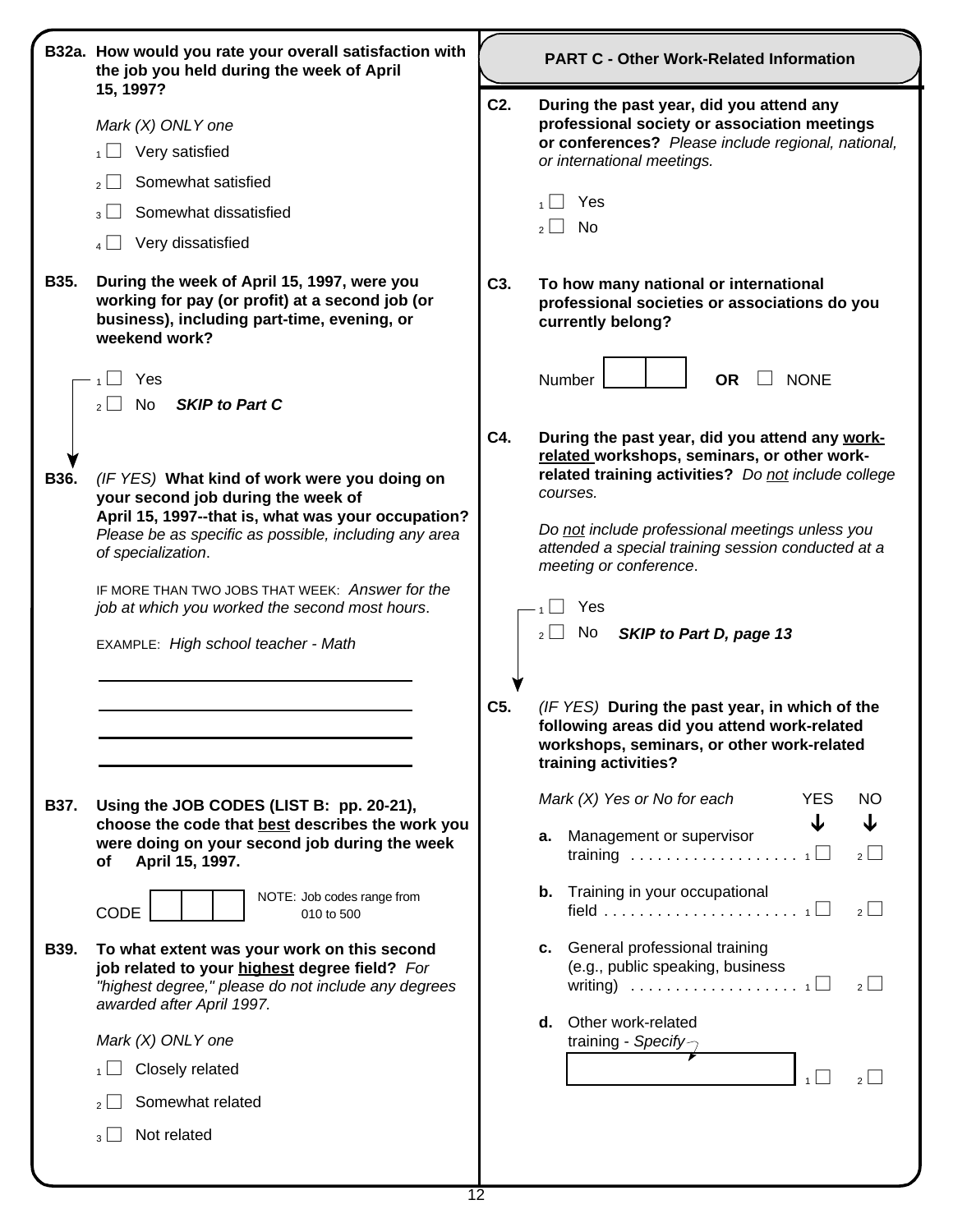| C6.<br>For which of the following reasons did you<br>attend training activities during the past year?                                                                        | <b>PART D - Background Information</b>                                                                                                                                                                                                           |  |  |  |  |
|------------------------------------------------------------------------------------------------------------------------------------------------------------------------------|--------------------------------------------------------------------------------------------------------------------------------------------------------------------------------------------------------------------------------------------------|--|--|--|--|
| Mark $(X)$ Yes or No for each<br><b>YES</b><br>NO<br>↓<br>↓                                                                                                                  | What is your birthdate?<br>D1.                                                                                                                                                                                                                   |  |  |  |  |
| 1. To facilitate a change in your<br>occupational field $\ldots \ldots \ldots \ldots$<br>$\overline{2}$                                                                      | Month<br>Day<br>Year                                                                                                                                                                                                                             |  |  |  |  |
| 2. To gain further skills or<br>knowledge in your occupational<br>field $\ldots \ldots \ldots \ldots \ldots \ldots \ldots$<br>$2$ $\Box$                                     | 19                                                                                                                                                                                                                                               |  |  |  |  |
| <b>3.</b> For licensure or certification $\ldots$ $\Box$<br>$2$ $\Box$                                                                                                       | D <sub>2</sub> .<br>In what U.S. state, U.S. territory, or foreign                                                                                                                                                                               |  |  |  |  |
| 4. To increase opportunities for<br>promotion, advancement or<br>higher salary $\ldots \ldots \ldots \ldots \ldots$<br>$2$ $\Box$                                            | country were you born?                                                                                                                                                                                                                           |  |  |  |  |
| 5. To learn skills or knowledge<br>needed for a recently acquired<br>$2$ $\Box$                                                                                              | Foreign Country: Note that the state of the state of the state of the state of the state of the state of the state of the state of the state of the state of the state of the state of the state of the state of the state of                    |  |  |  |  |
| 6. Required or expected by<br>$2$ $\Box$                                                                                                                                     | D4DAD. What is the highest level of education<br>completed by your father or male guardian?                                                                                                                                                      |  |  |  |  |
| 7. Other - Specify<br>$\overline{1}$<br>$2 \Box$                                                                                                                             | Mark (X) ONLY one<br>Less than high school diploma<br>1<br>High school diploma or equivalent<br>$2$    <br>$_3\Box$ Some college, vocational, or trade<br>school (including 2-year degrees)<br>Graduated from a 4-year college<br>$\overline{4}$ |  |  |  |  |
| C7.<br>Which of the reasons marked in C6 represents<br>your most important reason for attending training<br>activities? Enter number of appropriate reason from<br>C6 above. | (Bachelor's degree)<br>At least some graduate or professional school<br>$5 \Box$                                                                                                                                                                 |  |  |  |  |
| MOST important reason                                                                                                                                                        | D4MOM. What is the highest level of education<br>completed by your mother or female<br>guardian?                                                                                                                                                 |  |  |  |  |
|                                                                                                                                                                              | Mark (X) ONLY one                                                                                                                                                                                                                                |  |  |  |  |
|                                                                                                                                                                              | Less than high school diploma                                                                                                                                                                                                                    |  |  |  |  |
|                                                                                                                                                                              | High school diploma or equivalent                                                                                                                                                                                                                |  |  |  |  |
|                                                                                                                                                                              | Some college, vocational, or trade<br>$3 \lfloor$<br>school (including 2-year degrees)                                                                                                                                                           |  |  |  |  |
|                                                                                                                                                                              | Graduated from a 4-year college<br>$4 \Box$<br>(Bachelor's degree)                                                                                                                                                                               |  |  |  |  |
|                                                                                                                                                                              | At least some graduate or professional school<br>$5 \mid$                                                                                                                                                                                        |  |  |  |  |
|                                                                                                                                                                              |                                                                                                                                                                                                                                                  |  |  |  |  |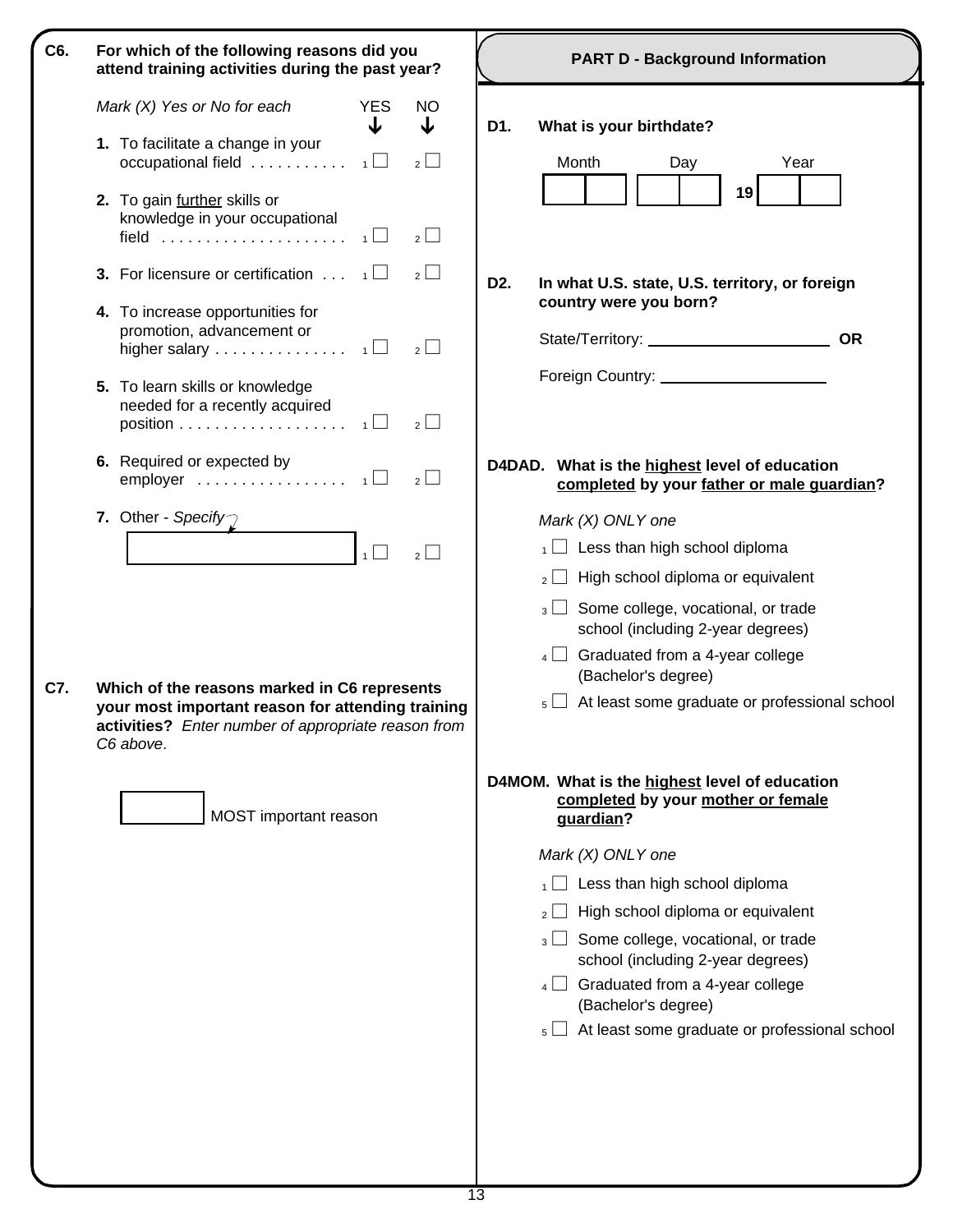| D <sub>5</sub> . | Are you of Hispanic origin or descent?                                                                                                                                                                                                                                                                                                                                                                    | D9.               |                                                                                                                                                                                                                                                                                                                                                                                               |
|------------------|-----------------------------------------------------------------------------------------------------------------------------------------------------------------------------------------------------------------------------------------------------------------------------------------------------------------------------------------------------------------------------------------------------------|-------------------|-----------------------------------------------------------------------------------------------------------------------------------------------------------------------------------------------------------------------------------------------------------------------------------------------------------------------------------------------------------------------------------------------|
|                  | Yes<br>SKIP to D7<br>No                                                                                                                                                                                                                                                                                                                                                                                   |                   | During the week of April 15, 1997, were you<br>Mark (X) ONLY one<br>A U.S. citizen<br>Not a U.S. citizen<br>SKIP to D9_2                                                                                                                                                                                                                                                                      |
| D6.              | Which of the following categories best<br>describes your Hispanic descent?<br>IF MORE THAN ONE CATEGORY APPLIES: Please select<br>the one you consider the most important part of<br>your background.<br>Mark (X) ONLY one<br>Mexican, Mexican-American, Chicano<br>1<br>Puerto Rican<br>$2 \mid$<br>Cuban<br>3 <sup>1</sup><br>Some other Hispanic descent - Specify<br>$\frac{1}{2}$<br>91 <sup>1</sup> |                   | D9_1. (IF U.S. CITIZEN) Were you<br>Mark (X) ONLY one<br>A native-born citizen<br>SKIP to D12<br>A naturalized citizen<br>D9_2. (IF NON-U.S. CITIZEN) During the week of April<br>15, 1997, did you have<br>Mark (X) ONLY one<br>$_3$ A Permanent U.S. Resident Visa<br>$_4$ $\Box$ A Temporary U.S. Resident Visa<br>$_5$ No U.S. Visa - You were living outside the<br><b>United States</b> |
| D7.              | Are you<br>Mark (X) ONLY one<br>White<br><b>Black or African American</b><br>$2$   $\overline{ }$<br>Asian or Pacific Islander<br>American Indian or Alaskan Native<br>(e.g., Eskimo, Aleut)<br>Other - Specify<br>91                                                                                                                                                                                     | D10.<br>D12.      | (IF NON-U.S. CITIZEN) Of which country were<br>you a citizen during the week of April 15, 1997?<br><b>COUNTRY</b><br>During the week of April 15, 1997, were you living<br>in the United States or one of its territories, or<br>were you living in another country?<br>United States or one of its territories<br>Another country<br>$2 \Box$                                                |
| D8.              | Are you<br>Male<br>Female<br>2 <sup>1</sup>                                                                                                                                                                                                                                                                                                                                                               | D <sub>13</sub> . | As of the week of April 15, 1997, were you<br>Mark (X) ONLY one<br>Married<br>GO to D14, page 15<br>Widowed<br>2 <sup>1</sup><br>Separated<br>SKIP to D16,<br>$3 \lfloor$<br>page 15<br><b>Divorced</b><br><b>Never Married</b><br>$5 \Box$                                                                                                                                                   |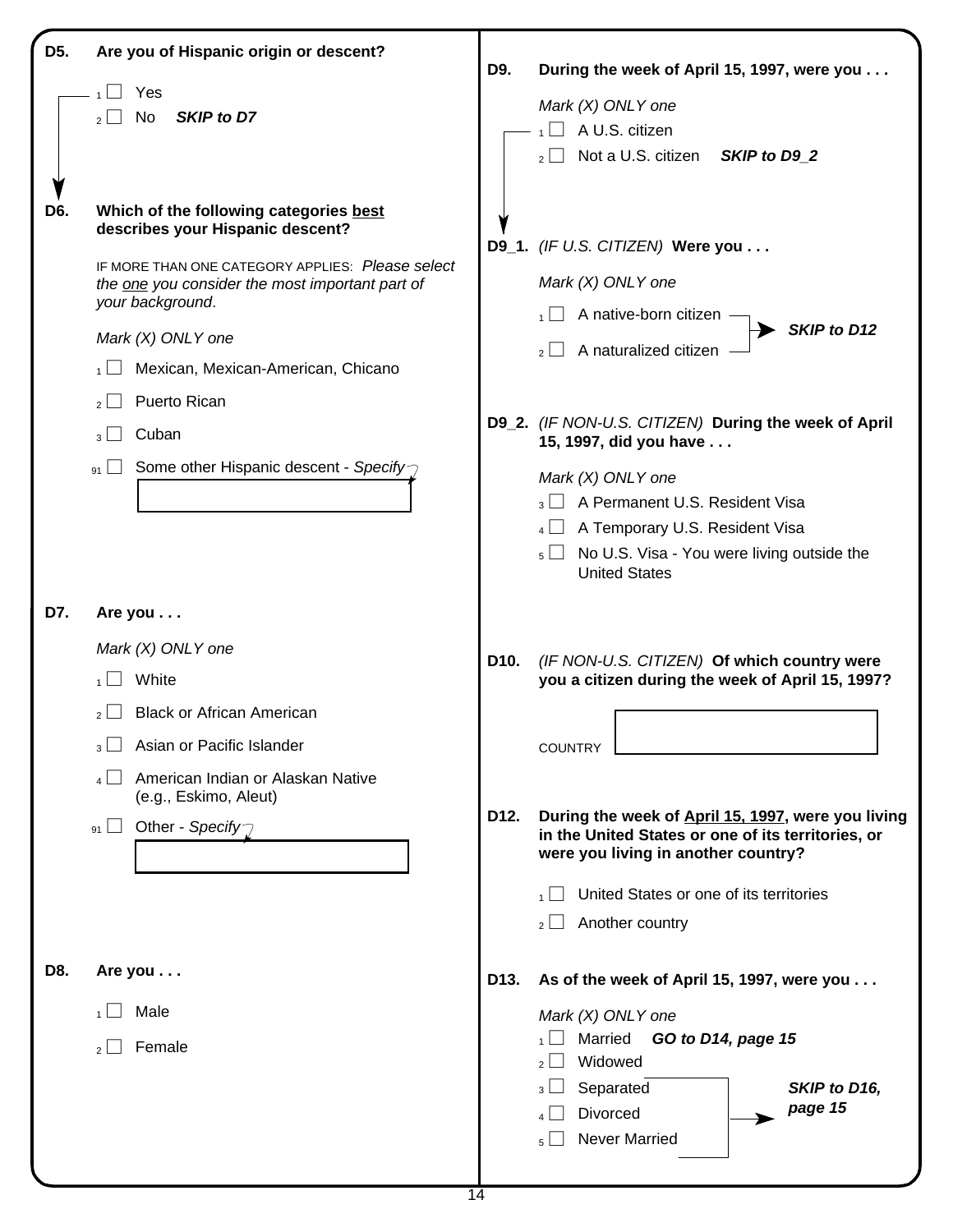| D14.              | (IF MARRIED) During the week of April 15, 1997,<br>was your spouse working for pay (or profit) at a<br>full-time or part-time job?                                                                                                   |
|-------------------|--------------------------------------------------------------------------------------------------------------------------------------------------------------------------------------------------------------------------------------|
|                   | Yes, full-time                                                                                                                                                                                                                       |
|                   | Yes, part-time                                                                                                                                                                                                                       |
|                   | SKIP to D16<br>No<br>3 <sup>1</sup>                                                                                                                                                                                                  |
| D15.              | (IF YES) Did your spouse's duties on this job<br>require the technical expertise of a bachelor's<br>degree or higher in                                                                                                              |
|                   | Mark (X) Yes or No for each<br><b>YES</b><br><b>NO</b><br>↓                                                                                                                                                                          |
|                   | a. Engineering, computer science,<br>math or the natural sciences<br>$2^{\lfloor}$                                                                                                                                                   |
|                   | $\overline{2}$<br><b>b.</b> The social sciences $\ldots \ldots \ldots \ldots$                                                                                                                                                        |
|                   | c. Some other field (e.g., health or<br>business) - Specify $\gamma$<br>$\overline{2}$<br>$\mathbf{1}$                                                                                                                               |
| D <sub>16</sub> . | During the week of April 15, 1997, did you have<br>any children living with you as part of your<br>family?<br>Only count children who lived with you at least<br>50 percent of the time.<br>Yes<br>No<br>SKIP to D18, page 16<br>2 l |
| D17.              | (IF YES) How many of these children living with<br>you as part of your family were                                                                                                                                                   |
|                   | IF NO CHILDREN IN A CATEGORY: Enter "0."                                                                                                                                                                                             |
|                   | Number of<br>Children                                                                                                                                                                                                                |
|                   | <b>e.</b> Under age $2 \ldots \ldots$                                                                                                                                                                                                |
|                   | f. Aged $2-5$                                                                                                                                                                                                                        |
|                   | <b>b.</b> Aged $6-11$                                                                                                                                                                                                                |
|                   | c. Aged 12-17                                                                                                                                                                                                                        |
|                   | <b>d.</b> Aged 18 or older $\ldots$ .                                                                                                                                                                                                |
|                   | PLEASE go to D18, page 16                                                                                                                                                                                                            |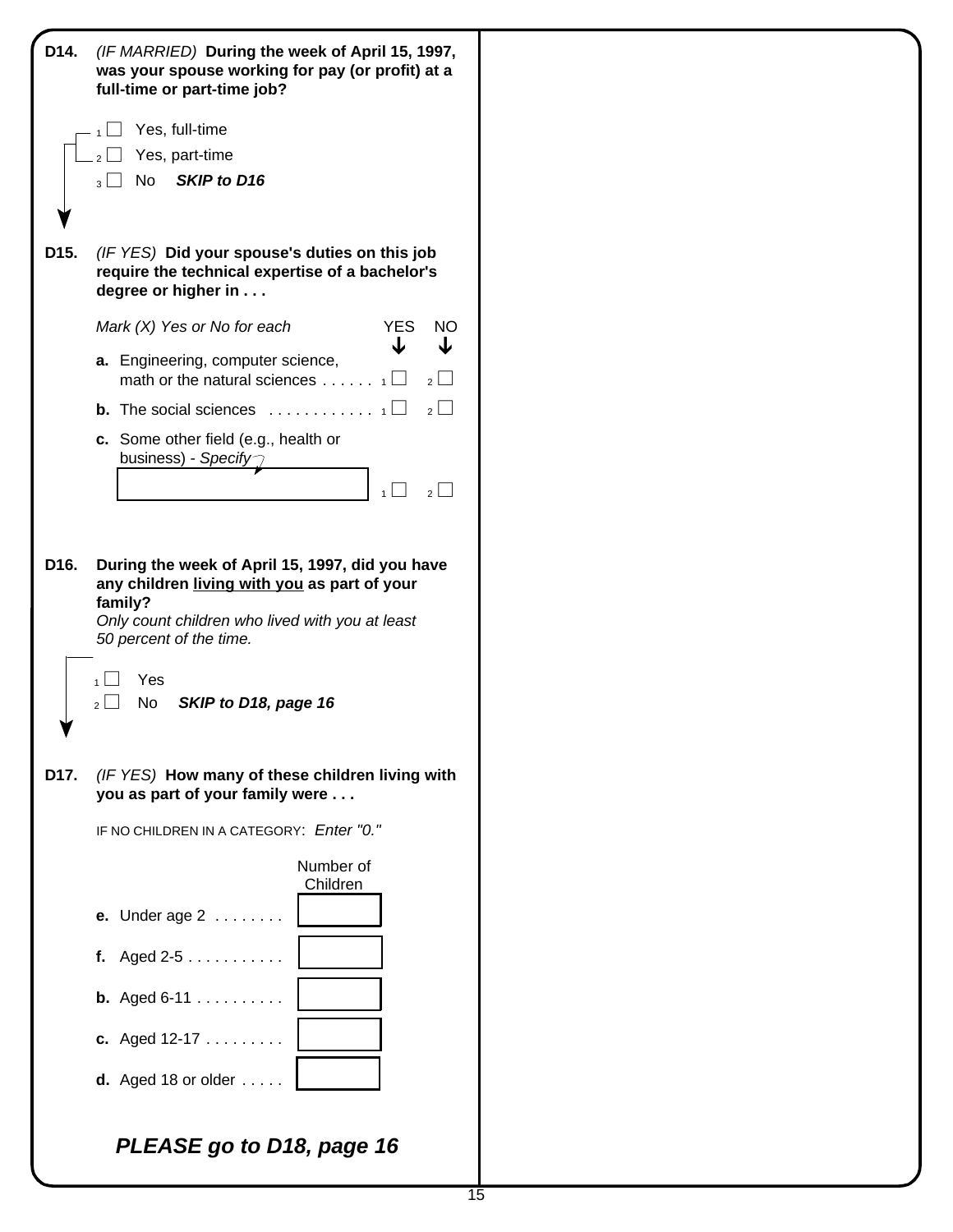| The next question is designed to help us better understand the career paths of individuals with different physical abilities. |                                                                                                                                                                                           |                                                                                                                                                            |                    |                            |                |                |                 |  |
|-------------------------------------------------------------------------------------------------------------------------------|-------------------------------------------------------------------------------------------------------------------------------------------------------------------------------------------|------------------------------------------------------------------------------------------------------------------------------------------------------------|--------------------|----------------------------|----------------|----------------|-----------------|--|
| D <sub>18</sub> .                                                                                                             | What is the usual degree of difficulty you have with                                                                                                                                      |                                                                                                                                                            |                    |                            |                |                |                 |  |
|                                                                                                                               |                                                                                                                                                                                           |                                                                                                                                                            |                    | MARK (X) ONE FOR EACH LINE |                |                |                 |  |
|                                                                                                                               |                                                                                                                                                                                           |                                                                                                                                                            | None               | Slight                     | Moderate       | Severe         | Unable to<br>Do |  |
|                                                                                                                               | wear them)                                                                                                                                                                                | a. SEEING words or letters in ordinary newsprint<br>(with glasses/contact lenses if you usually<br><b>b.</b> HEARING what is normally said in conversation |                    | $\overline{1}$             | $\overline{2}$ | $_3\Box$       | $4$ $\Box$      |  |
|                                                                                                                               | with another person (with hearing aid, if you<br>usually wear one)<br>c. WALKING without human or mechanical<br>assistance or using stairs                                                |                                                                                                                                                            | $\overline{\circ}$ | $\overline{1}$             | $\overline{2}$ | $_3$ $\Box$    | $4\Box$         |  |
|                                                                                                                               |                                                                                                                                                                                           |                                                                                                                                                            | $\overline{\circ}$ | $\overline{1}$             | $\overline{2}$ | $\overline{3}$ | $4\Box$         |  |
|                                                                                                                               | d. LIFTING or carrying something as heavy as<br>10 pounds, such as a bag of groceries                                                                                                     |                                                                                                                                                            | $\overline{\circ}$ | 1                          | $\overline{2}$ | 3              | $4\Box$         |  |
| D18 1.                                                                                                                        |                                                                                                                                                                                           | MARK (X) THIS BOX IF YOU ANSWERED "NONE" TO ALL ACTIVITIES IN D18 AND SKIP TO D22                                                                          |                    |                            |                |                |                 |  |
| D <sub>19</sub> .                                                                                                             | What is the earliest age at which you first began experiencing any difficulties in any of these areas?                                                                                    |                                                                                                                                                            |                    |                            |                |                |                 |  |
|                                                                                                                               | <b>OR</b><br>AGE                                                                                                                                                                          | □ SINCE BIRTH                                                                                                                                              |                    |                            |                |                |                 |  |
|                                                                                                                               |                                                                                                                                                                                           |                                                                                                                                                            |                    |                            |                |                |                 |  |
| D22.                                                                                                                          | In case we need to clarify some of the information you have provided, please provide an address, telephone<br>number(s), and any e-mail address (if applicable) where you can be reached. |                                                                                                                                                            |                    |                            |                |                |                 |  |
|                                                                                                                               |                                                                                                                                                                                           |                                                                                                                                                            |                    |                            |                |                |                 |  |
|                                                                                                                               |                                                                                                                                                                                           | Number and Street/Apt. No.                                                                                                                                 |                    |                            |                |                |                 |  |
|                                                                                                                               |                                                                                                                                                                                           |                                                                                                                                                            |                    |                            |                |                |                 |  |
|                                                                                                                               |                                                                                                                                                                                           | City/Town                                                                                                                                                  |                    | <b>State</b>               | Zip Code       | Plus 4         |                 |  |
|                                                                                                                               |                                                                                                                                                                                           |                                                                                                                                                            |                    |                            |                |                |                 |  |
|                                                                                                                               |                                                                                                                                                                                           | Country (If outside U.S.)                                                                                                                                  |                    |                            |                |                |                 |  |
|                                                                                                                               | Telephone Numbers:                                                                                                                                                                        |                                                                                                                                                            |                    |                            |                |                |                 |  |
|                                                                                                                               | <b>Area Code</b><br><b>Number</b><br>Daytime                                                                                                                                              |                                                                                                                                                            |                    |                            |                |                |                 |  |
|                                                                                                                               | <b>Area Code</b><br><b>Number</b><br>Evening                                                                                                                                              |                                                                                                                                                            |                    |                            |                |                |                 |  |
|                                                                                                                               | E-mail Address(es):                                                                                                                                                                       |                                                                                                                                                            |                    |                            |                |                |                 |  |
|                                                                                                                               |                                                                                                                                                                                           |                                                                                                                                                            |                    |                            |                |                |                 |  |
|                                                                                                                               |                                                                                                                                                                                           |                                                                                                                                                            |                    |                            |                |                |                 |  |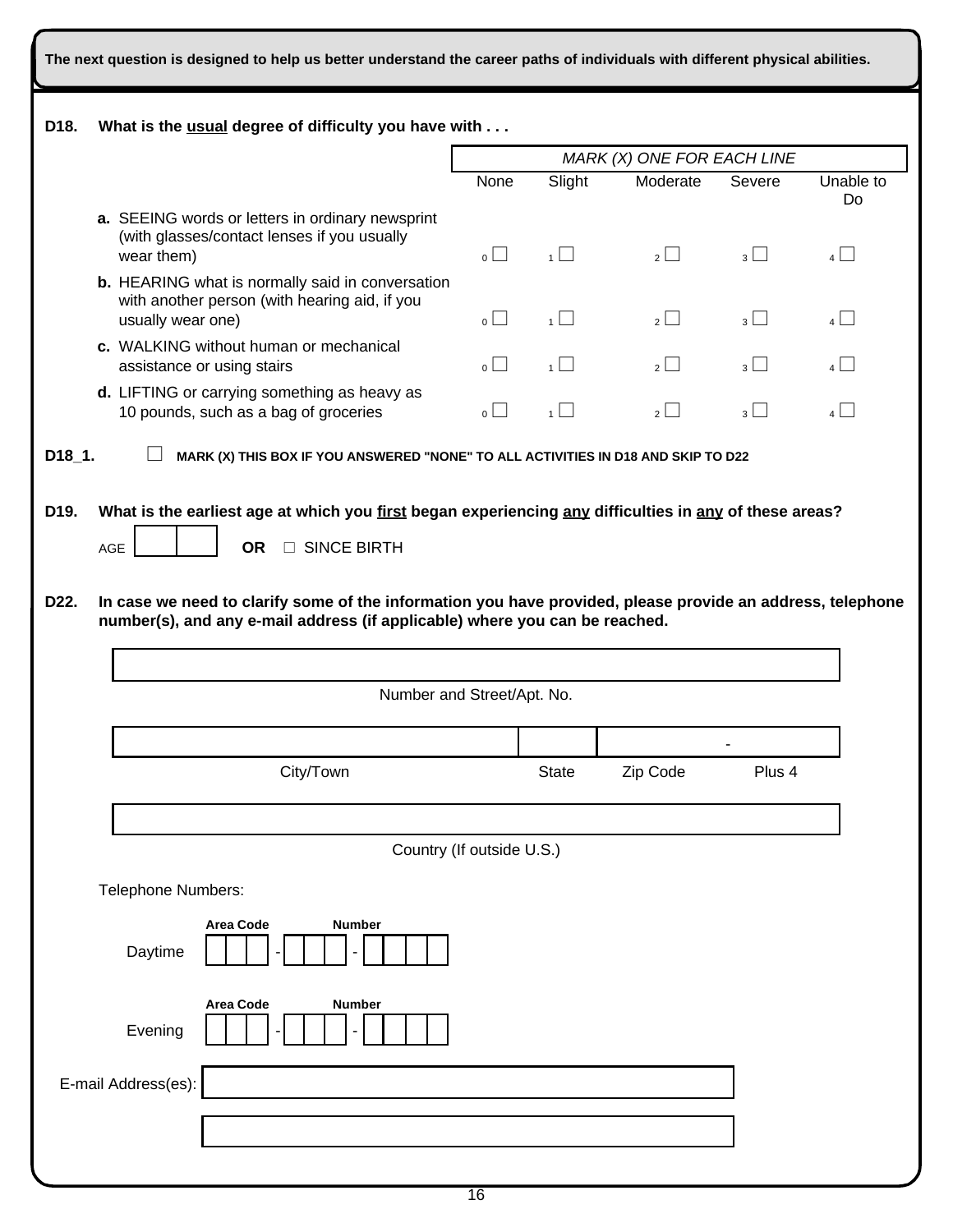|      | D22a. Does the name appearing on the back cover of this questionnaire match your current name? |                                                                                                                                                                                                                                                                                                                                                                                                                                                                                                                          |              |                    |  |  |  |  |
|------|------------------------------------------------------------------------------------------------|--------------------------------------------------------------------------------------------------------------------------------------------------------------------------------------------------------------------------------------------------------------------------------------------------------------------------------------------------------------------------------------------------------------------------------------------------------------------------------------------------------------------------|--------------|--------------------|--|--|--|--|
|      | $\Box$ Yes<br>SKIP to D21 below                                                                |                                                                                                                                                                                                                                                                                                                                                                                                                                                                                                                          |              |                    |  |  |  |  |
|      | $\Box$ No                                                                                      |                                                                                                                                                                                                                                                                                                                                                                                                                                                                                                                          |              |                    |  |  |  |  |
|      |                                                                                                | D22b. Please provide your current name.                                                                                                                                                                                                                                                                                                                                                                                                                                                                                  |              |                    |  |  |  |  |
|      |                                                                                                |                                                                                                                                                                                                                                                                                                                                                                                                                                                                                                                          |              |                    |  |  |  |  |
|      | <b>First Name</b>                                                                              | Middle Name                                                                                                                                                                                                                                                                                                                                                                                                                                                                                                              |              | Last Name          |  |  |  |  |
| D21. |                                                                                                | Since we are interested in how education and employment change over time, we may be recontacting you in<br>the future. To help us contact you, please provide the name, address, and telephone number of someone<br>who is likely to know where you can be reached. Do not include someone who lives in your household.<br>As with all the information provided in this questionnaire, complete confidentiality will be provided. This person will<br>only be contacted if we have trouble contacting you in the future. |              |                    |  |  |  |  |
|      | <b>First Name</b>                                                                              | Middle Name                                                                                                                                                                                                                                                                                                                                                                                                                                                                                                              |              | Last Name          |  |  |  |  |
|      |                                                                                                |                                                                                                                                                                                                                                                                                                                                                                                                                                                                                                                          |              |                    |  |  |  |  |
|      |                                                                                                | Number and Street/Apt. No.                                                                                                                                                                                                                                                                                                                                                                                                                                                                                               |              |                    |  |  |  |  |
|      |                                                                                                |                                                                                                                                                                                                                                                                                                                                                                                                                                                                                                                          |              |                    |  |  |  |  |
|      | City/Town                                                                                      |                                                                                                                                                                                                                                                                                                                                                                                                                                                                                                                          | <b>State</b> | Zip Code<br>Plus 4 |  |  |  |  |
|      |                                                                                                |                                                                                                                                                                                                                                                                                                                                                                                                                                                                                                                          |              |                    |  |  |  |  |
|      | Country (If outside U.S.)                                                                      |                                                                                                                                                                                                                                                                                                                                                                                                                                                                                                                          |              |                    |  |  |  |  |
|      | Area Code<br>Number                                                                            |                                                                                                                                                                                                                                                                                                                                                                                                                                                                                                                          |              |                    |  |  |  |  |
|      |                                                                                                |                                                                                                                                                                                                                                                                                                                                                                                                                                                                                                                          |              |                    |  |  |  |  |
|      |                                                                                                | <b>THANK YOU FOR COMPLETING</b><br><b>THE QUESTIONNAIRE</b>                                                                                                                                                                                                                                                                                                                                                                                                                                                              |              |                    |  |  |  |  |
|      |                                                                                                |                                                                                                                                                                                                                                                                                                                                                                                                                                                                                                                          |              |                    |  |  |  |  |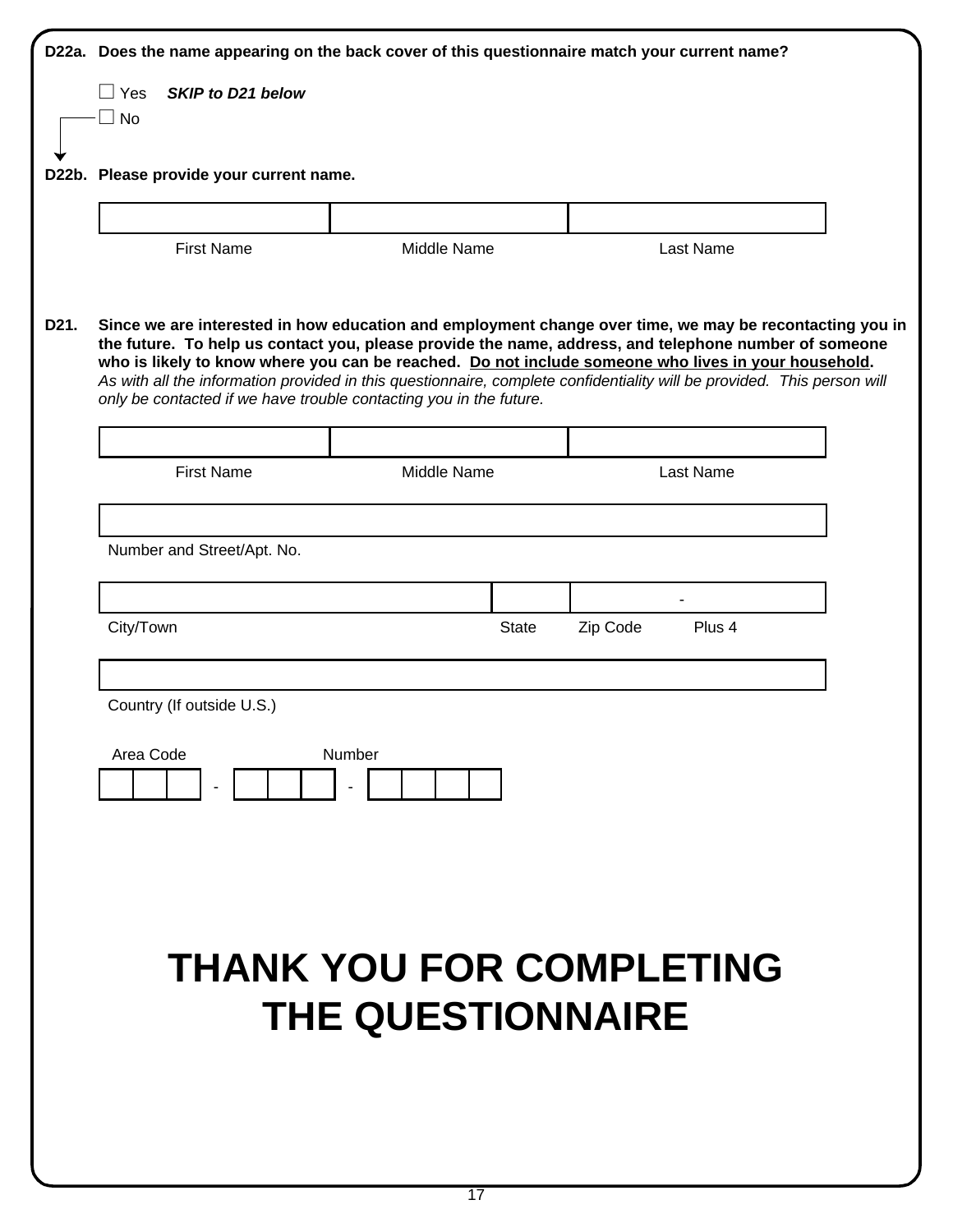# **LIST A: EDUCATION CODES**

This list is ordered alphabetically. The titles in bold type are broad fields of study. To make sure you have found the BEST code, please review ALL broad categories before making your choice. If you cannot find the code that BEST describes your field of study, use the "OTHER" code under the most appropriate broad field in bold print. If none of the codes fit your field of study, use Code 995.

## **Agriculture Business and Production Computer and Information Sciences**

- Agriculture, economics (also see 655 and 923) 671 Computer/information sciences, general
- OTHER agricultural business and production 672 Computer programming

# **Agricultural Sciences**

- Animal sciences
- Food sciences and technology (also see 638)
- Plant sciences (also see 633)
- OTHER agricultural sciences

# **Architecture/Environmental Design**

(for architectural engineering, see 723)

# **Area/Ethnic Studies**

# **Biological/Life Sciences**

- Biochemistry and biophysics
- Biology, general
- Botany (also see 607)
- Cell and molecular biology
- Ecology
- Genetics, animal and plant
- Microbiology
- Nutritional sciences (also see 606)
- Pharmacology, human and animal (also see 788)
- Physiology, human and animal
- Zoology, general
- OTHER biological sciences

# **Business Management/Administrative Services**

- Accounting
- Actuarial science
- Business administration and management
- Business, general
- Business/managerial economics (also see 601 and 923)
- Business marketing/marketing mgmt.
- Financial management
- Marketing research
- Operations research
- OTHER business management/admin. services

# **Communications**

- Communications, general
- Journalism
- OTHER communications

- 
- 
- Computer science (also see 727)
- Computer systems analysis
- Data processing technology
- Information services and systems
- OTHER computer and information sciences

# **Conservation/Renewable Natural Resources**

- Environmental science studies
- Forestry sciences
- OTHER conservation/renewable natural resources
- **Criminal Justice/Protective Services** (also see 922)

### **Education**

- Administration
- Computer teacher education
- Counselor education/guidance services
- Educational psychology
- Elementary teacher education
- Mathematics teacher education
- Physical education/coaching
- Pre-elementary teacher education
- Science teacher education
- Secondary teacher education
- Special education
- Social science teacher education OTHER education
	-

# **Engineering**

- Aerospace, aeronautical, astronautical engineering
- Agricultural engineering
- Architectural engineering
- Bioengineering and biomedical engineering
- Chemical engineering
- Civil engineering
- Computer/systems engineering (also see 673)
- Electrical, electronics, communications engineering (also see 751)
- Engineering sciences, mechanics, physics
- Environmental engineering
- General engineering
- Geophysical engineering
- Industrial engineering (also see 752)
- Materials engineering, including ceramics and textiles
- Mechanical engineering (also see 753)
- Metallurgical engineering
- Mining and minerals engineering
- Naval architecture and marine engineering
- Nuclear engineering
- Petroleum engineering
- OTHER engineering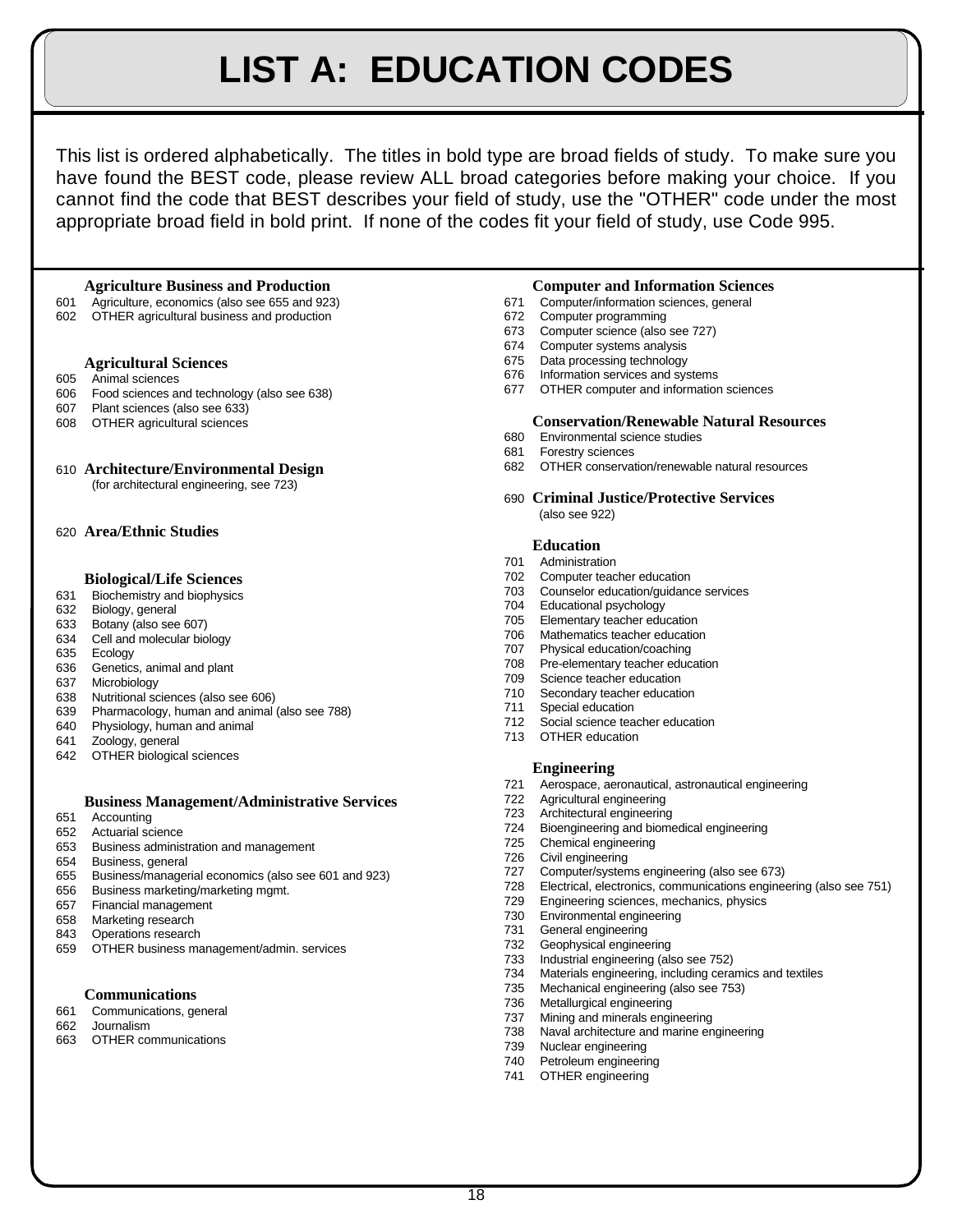# **LIST A: EDUCATION CODES - Continued**

# **Engineering-Related Technologies Physical Sciences**

- Electrical and electronic technologies 871 Astronomy and astrophysics
- 
- Mechanical engineering-related technologies 631 Biochemistry
- OTHER engineering-related technologies 873 Chemistry

# **Languages, Linguistics, Literature/Letters**

- English Language and Literature/Letters
- Linguistics
- OTHER foreign languages and literature

# **Health Professions and Related Sciences**

- Audiology and speech pathology
- Health services administration
- Health/medical assistants
- Health/medical technologies
- Medical preparatory programs (e.g., pre-dentistry, pre-medical, pre-veterinary)
- Medicine (e.g., dentistry, optometry, osteopathic, podiatry, veterinary)
- Nursing (4 years or longer program)
- Pharmacy (also see 639)
- Physical therapy and other rehabilitation/
- therapeutic services Public health (including environmental health 901 Public administration
- and epidemiology)<br>
902 Public policy studies<br>
903 OTHER public affairs
903 OTHER public affairs
- 791 OTHER health/medical sciences 603
- **Home Economics** 910 **Social Work**
- **Law/Prelaw/Legal Studies Social Sciences and History**
- **Liberal Arts/General Studies**

# **Library Science**

## **Mathematics**

- Applied (also see 843, 652)
- Mathematics, general
- Operations research
- Statistics
- OTHER mathematics

**Parks, Recreation, Leisure, and Fitness Studies**

# **Philosophy, Religion, and Theology**

### Philosophy of science

OTHER philosophy, religion, theology

- 
- Industrial production technologies 872 Atmospheric sciences and meteorology
	-
	-
	- Earth sciences
	- Environmental science studies
	- Geology
	- Geological sciences, other Oceanography
	- Physics
	- OTHER physical sciences

# **Psychology**

- Clinical
- Counseling
- Educational
- Experimental
- General
- Industrial/Organizational
- Social
- OTHER psychology

# **Public Affairs**

- 
- 
- 

- Anthropology and archeology
- Criminology (also see 690)
- Economics (also see 601 and 655)
- Geography
- History of science
- History, other
- International relations
- Political science and government
- Sociology
- Social work
- OTHER social sciences

# **Visual and Performing Arts**

- Dramatic arts
- Fine arts, all fields
- Music, all fields
- OTHER visual and performing arts

# **OTHER FIELDS (Not Listed)**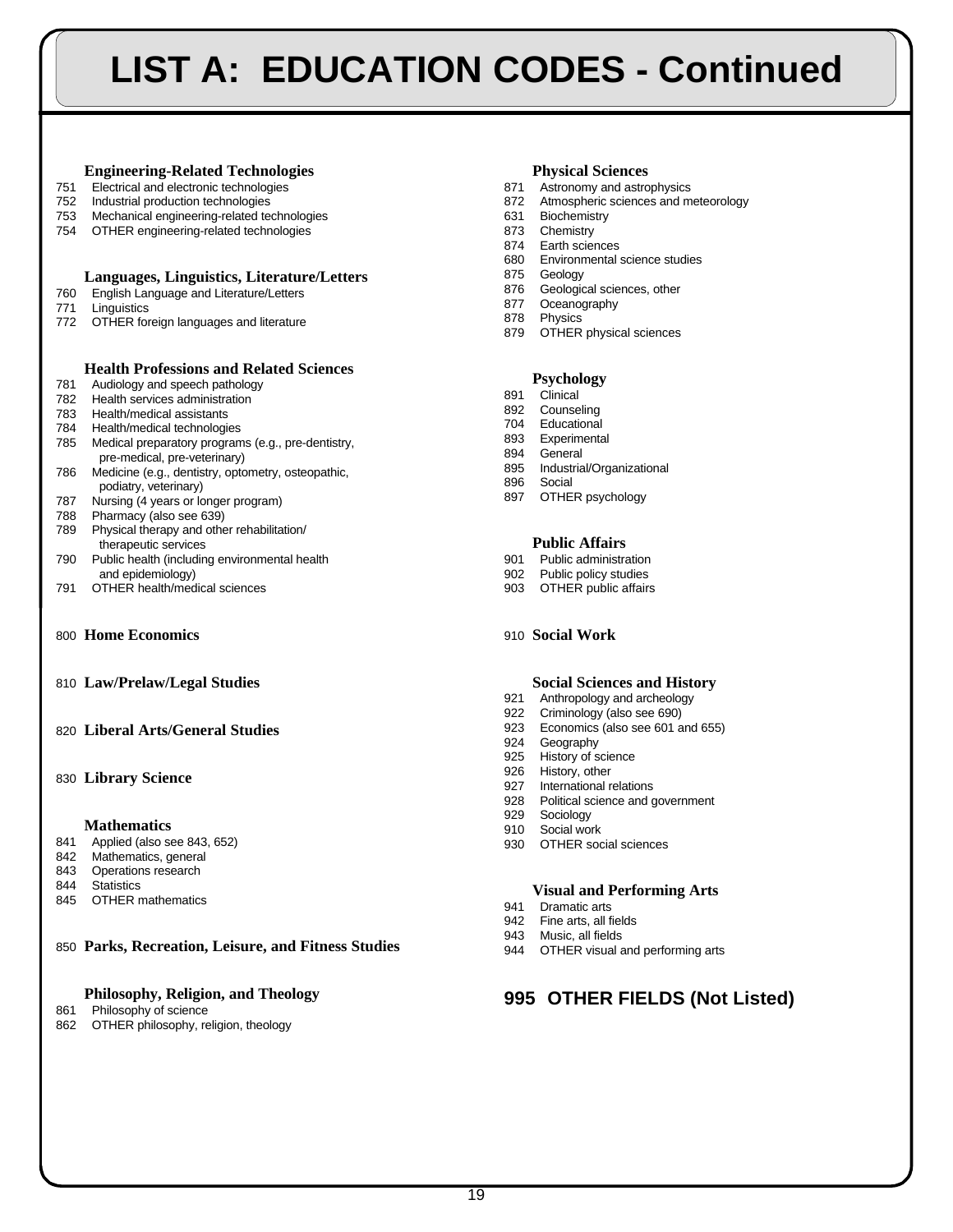# **LIST B: JOB CODES LIST**

This list is ordered ALPHABETICALLY. The titles in bold type are broad job categories. To make sure you have found the BEST code, please review ALL broad categories before making your choice. If you cannot find the code that BEST describes your job, use the "OTHER" code under the most appropriate broad category in bold print. If none of the codes fit your job, use Code 500.

# **Artists, Broadcasters, Editors, Entertainers, Public Relations Specialists, Writers**

# **Biological/Life Scientists**

- Agricultural and food scientists
- Biochemists and biophysicists
- Biological scientists (e.g., botanists, ecologists, zoologists)
- Forestry and conservation scientists
- Medical scientists (excluding practitioners)
- Technologists & technicians in the biological/life sciences
- OTHER biological/life scientists

## **Clerical/Administrative Support**

- Accounting clerks, bookkeepers
- Secretaries, receptionists, typists
- OTHER administrative (e.g., record clerks, telephone operators)

# **Clergy & Other Religious Workers**

- **Computer Occupations** (Also see 173)
- \*\*\* Computer engineers (See 087, 088 under Engineering)
- Computer programmers (business, scientific, process control)
- Computer system analysts
- Computer scientists, except system analysts
- Information systems scientists or analysts
- OTHER computer, information science occupations
- \*\*\* **Consultants** *(Select the code that comes closest to your usual area of consulting)*
- **Counselors, Educational & Vocational** (Also see 236)

# **Engineers, Architects, Surveyors**

- Architects
	- Engineers (Also see 100-103)
	- Aeronautical, aerospace, astronautical engineer
	- Agricultural engineer
	- Bioengineering & biomedical engineer
	- Chemical engineer
	- Civil, including architectural & sanitary engineer
- Engineers (continued)
	- Computer engineer hardware
		- Computer engineer software
		- Electrical, electronic engineer
		- Environmental engineer
		- Industrial engineer
		- Marine engineer or naval architect engineer
		- Materials or metallurgical engineer
		- Mechanical engineer
		- Mining or geological engineer
		- Nuclear engineer
		- Petroleum engineer
		- Sales engineer
		- Other engineer
	- Engineering Technologists and Technicians
		- Electrical, electronic, industrial, mechanical
		- Drafting occupations, including computer drafting
		- Surveying and mapping
		- OTHER engineering technologists and technicians
- Surveyors

## **Farmers, Foresters & Fishermen**

### **Health Occupations**

- Diagnosing/Treating Practitioners (e.g., dentists, optometrists, physicians, psychiatrists, podiatrists, surgeons, veterinarians)
- Registered nurses, pharmacists, dieticians, therapists, physician assistants
- Psychologists, including clinical
- Health Technologists & Technicians (e.g., dental hygienists, health record technologist/technicians, licensed practical nurses, medical or laboratory technicians, radiologic technologists/technicians)
- OTHER health occupations
- **Lawyers, Judges**

## **Librarians, Archivists, Curators**

### **Managers, Executives, Administrators** (Also see 151-153)

- Top and mid-level managers, executives, administrators (people who manage other managers)
- All other managers, including the self-employed Select the code *that comes closest to the field you manage*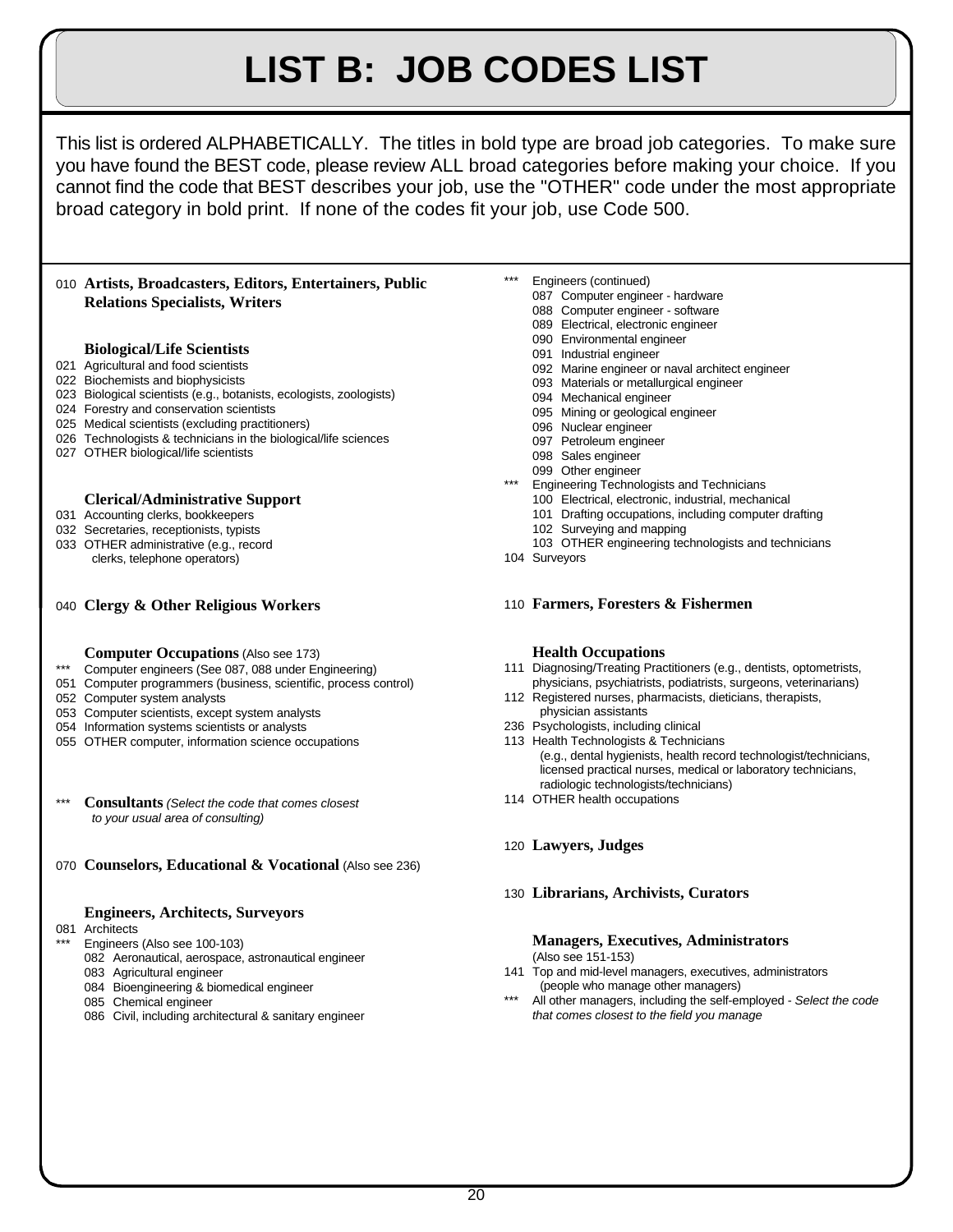# **LIST B: JOB CODES LIST - Continued**

# **Management-Related Occupations** (Also see 141)

- 151 Accountants, auditors, and other financial specialists
- 152 Personnel, training, and labor relations specialists
- 153 OTHER management related occupations

# **Mathematical Scientists**

### 171 Actuaries

- 172 Mathematicians
- 173 Operations research analysts, modelling
- 174 Statisticians
- 175 Technologists and technicians in the mathematical sciences
- 176 OTHER mathematical scientists

# **Physical Scientists**

- 191 Astronomers
- 192 Atmospheric and space scientists
- 193 Chemists, except biochemists
- 194 Geologists, including earth scientists
- 195 Oceanographers
- 196 Physicists
- 197 Technologists and technicians in the physical sciences
- 198 OTHER physical scientists

# \*\*\* **Research Associates/Assistants**

*(Select the code that comes closest to your field)*

# **Sales and Marketing**

- 200 Insurance, securities, real estate, & business services
- 201 Sales Occupations Commodities Except Retail (e.g., industrial machinery/equipment/supplies,
- medical and dental equip/supplies)
- 202 Sales Occupations Retail
- (e.g., furnishings, clothing, motor vehicles, cosmetics)
- 203 OTHER marketing and sales occupations

# **Service Occupations, Except Health** (Also see 111-114)

- 221 Food Preparation and Service (e.g., cooks, waitresses, bartenders)
- 222 Protective services (e.g., fire fighters, police, guards)
- 223 OTHER service occupations, except health

# **Social Scientists**

- 231 Anthropologists
- 232 Economists
- 233 Historians, science and technology
- 234 Historians, except science and technology
- 235 Political scientists
- 236 Psychologists, including clinical (Also see 070) 237 Sociologists
- 238 OTHER social scientist

# 240 **Social Workers**

# **Teachers/Professors**

- 251 Pre-Kindergarten and kindergarten
- 252 Elementary
- 253 Secondary computer, math, or sciences
- 254 Secondary social sciences
- 255 Secondary other subjects
- 256 Special education primary and secondary
- 257 OTHER precollegiate area
	- Postsecondary
		- 271 Agriculture
		- 272 Art, Drama, and Music
		- 273 Biological Sciences 274 Business Commerce and Marketing
		- 275 Chemistry
		- 276 Computer Science
		- 277 Earth, Environmental, and Marine Science
		- 278 Economics
		- 279 Education
		- 280 Engineering
		- 281 English
		- 282 Foreign Language
		- 283 History
		- 284 Home Economics
		- 285 Law
		- 286 Mathematical Sciences
		- 287 Medical Science
		- 288 Physical Education
		- 289 Physics
		- 290 Political Science
		- 291 Psychology
		- 292 Social Work
		- 293 Sociology
		- 294 Theology
		- 295 Trade and Industrial
		- 296 OTHER health specialties
		- 297 OTHER natural sciences
		- 298 OTHER social sciences 299 OTHER Postsecondary
		-

# **Other Professions**

- 401 Construction trades, miners & well drillers
- 402 Mechanics and repairers
- 403 Precision/production occupations
- (e.g., metal workers, woodworkers, butchers, bakers, printing occupations, tailors, shoemakers, photographic process) 404 Operators and related occupations
- (e.g., machine set-up, machine operators and tenders, fabricators, assemblers)
- 405 Transportation/material moving occupations

# **500 OTHER OCCUPATIONS (Not Listed)**